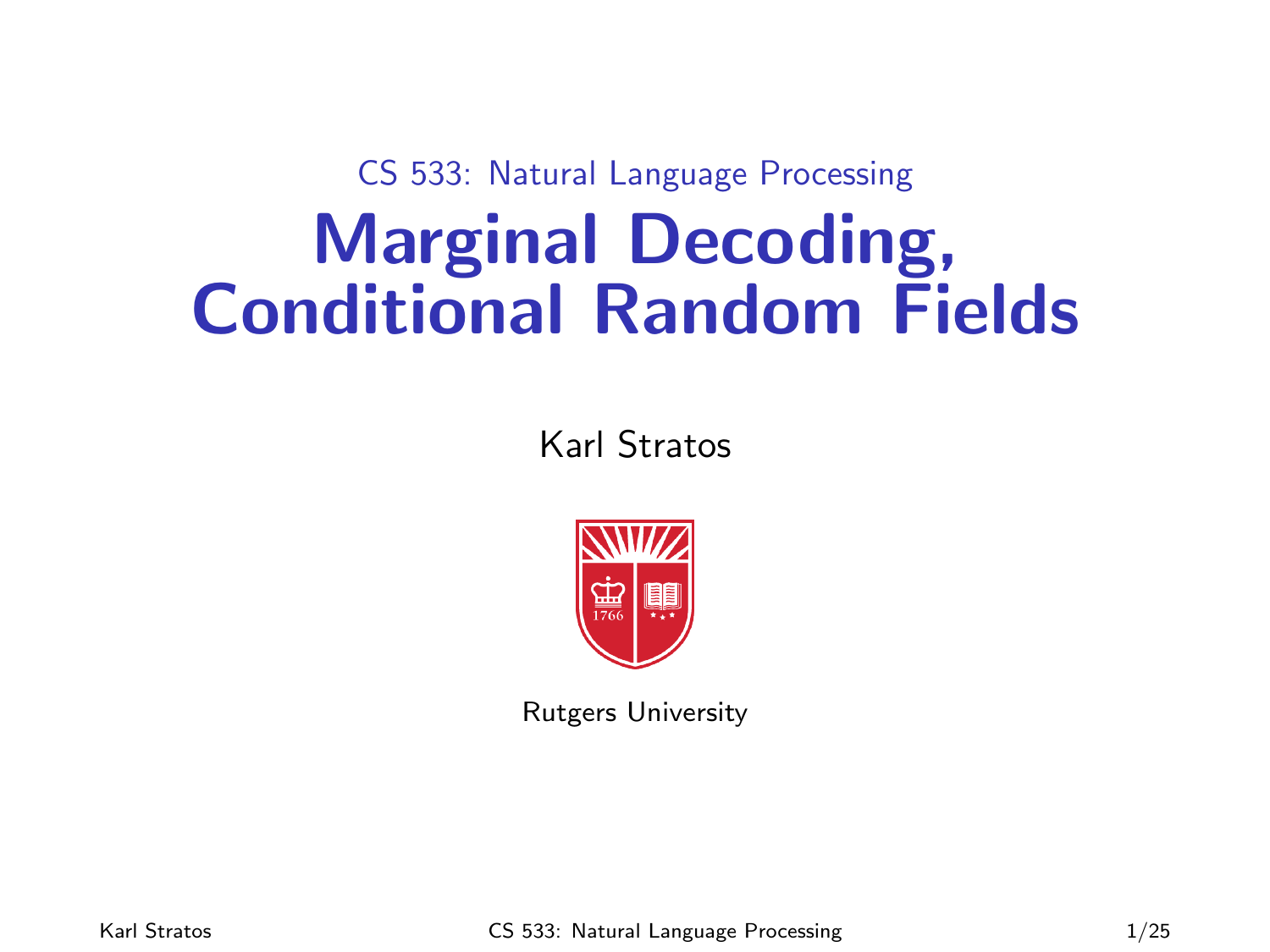## Review: Tagging by Generative Probabilistic Tagger

- $\blacktriangleright$  Tagging: Map sentence  $x_{1:T} = (x_1 \ldots x_T) \in \mathcal{V}^T$  to label sequence  $y_1 \cdot_T = (y_1 \dots y_T) \in \mathcal{Y}^T$
- Generative model: *joint* distribution, chain rule

$$
p_{\theta}(x_{1:T}, y_{1:T}) = \prod_{t=1}^{T} p_{\theta}(y_t | x_{< t}, y_{< t}) \times p_{\theta}(x_t | x_{< t}, y_{\leq t}) \times p_{\theta}(y_* | x_{\leq T}, y_{\leq T})
$$

▶ (First-order) Hidden Markov models (HMMs)

$$
p_{\theta}(x_{1:T}, y_{1:T}) = \prod_{t=1}^{T} \underbrace{t_{\theta}(y_t|y_{t-1})}_{\text{transition prob}} \times \underbrace{o_{\theta}(x_t|y_t)}_{\text{emission prob}} \times t_{\theta}(y_*|y_T)
$$

 $\triangleright$  Simplest form of labeled sequence generation, marginalization and inference tractable

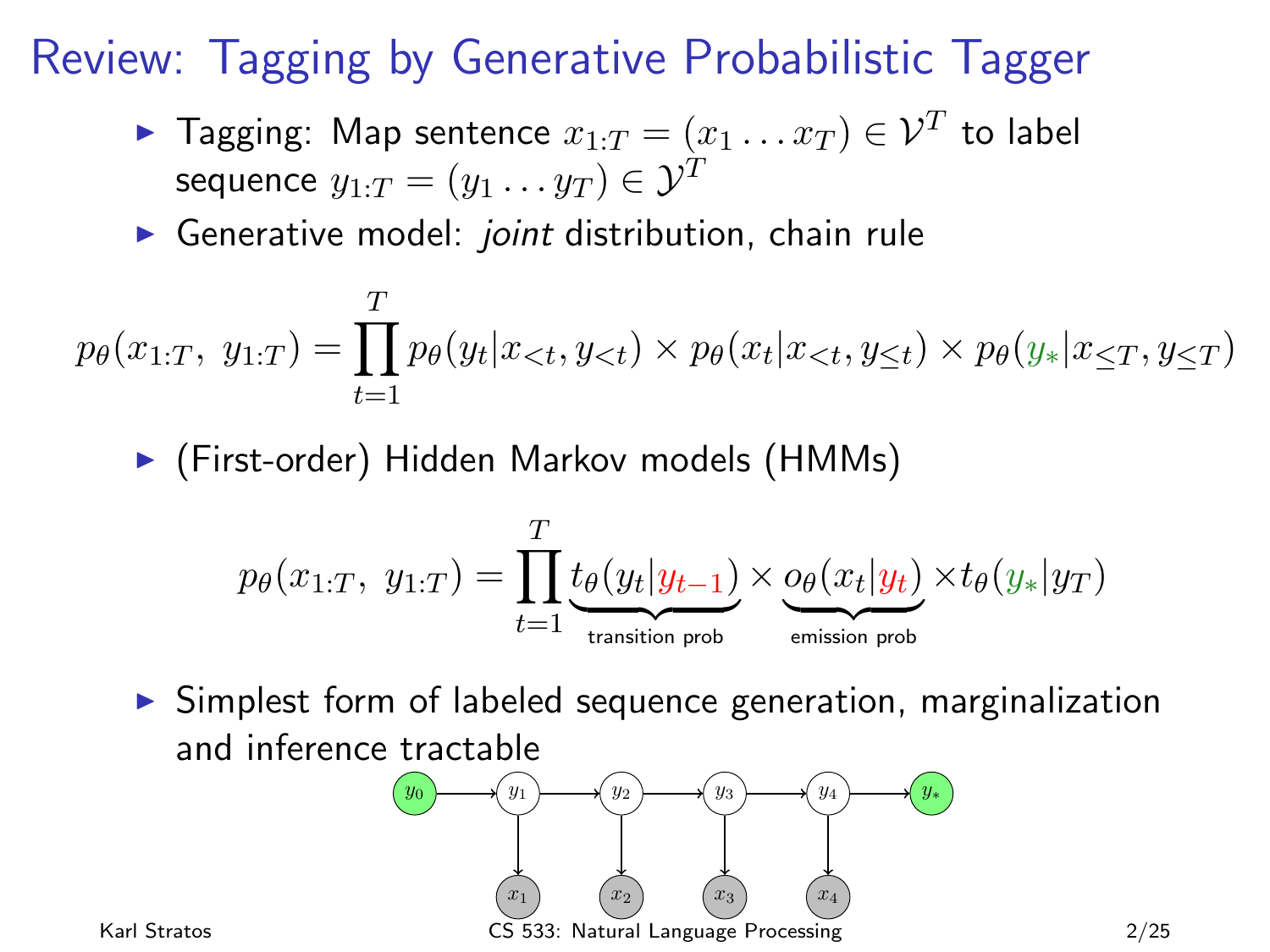#### Review: Exact Marginalization by Forward Algorithm

**Marginalization.** What is the *marginal* probability of  $x_{1:T}$ under the model?

$$
p_{\theta}(x_{1:T}) = \sum_{y_{1:T} \in \mathcal{Y}^T} p_{\theta}(x_{1:T}, y_{1:T})
$$

► Forward algorithm. Fills out table  $\pi \in \mathbb{R}^{T \times |\mathcal{Y}|}$  defined as

$$
\pi(t,y) = \sum_{y_1 \dots y_t \in \mathcal{Y}^t : y_t = y} p_{\theta}(x_1 \dots x_t, y_1 \dots y_t)
$$

by computing for all  $y, y' \in \mathcal{Y}$  and  $t > 1$  left-to-right

$$
\pi(1, y) = t_{\theta}(y|y_0) \times o_{\theta}(x_1|y)
$$
  

$$
\pi(t, y') = \sum_{y \in \mathcal{Y}} \pi(t - 1, y) \times t_{\theta}(y'|y) \times o_{\theta}(x_t|y')
$$

$$
\text{Return } p_{\theta}(x_{1:T}) = \sum_{y \in \mathcal{Y}} \pi(T, y) \times t_{\theta}(y_*|y)
$$
\nKarl Stratos

\n
$$
\text{Karl Stratos}
$$
\n3/25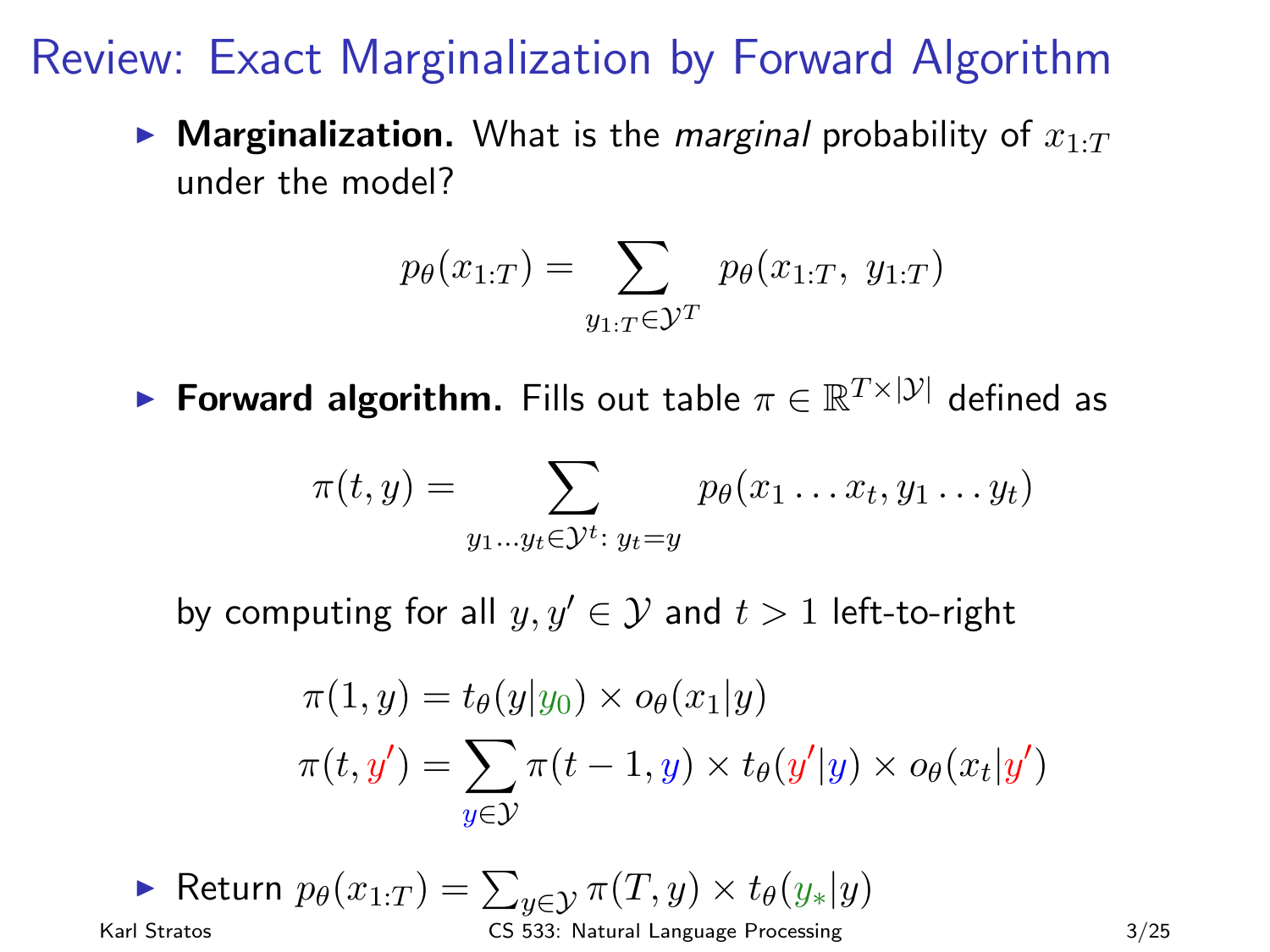#### Review: Exact Inference by Viterbi Algorithm

**Inference.** What is the most probable  $y_1 \cdot T \in \mathcal{Y}^T$  of  $x_1 \cdot T$ under the model?

$$
y_{1:T}^* = \underset{y_{1:T} \in \mathcal{Y}^T}{\arg \max} \ p_{\theta}(x_{1:T}, y_{1:T})
$$

► Viterbi algorithm. Fills out table  $\pi \in \mathbb{R}^{T \times |\mathcal{Y}|}$  defined as

$$
\pi(t,y) = \max_{y_1 \dots y_t \in \mathcal{Y}^t : y_t = y} p_{\theta}(x_1 \dots x_t, y_1 \dots y_t)
$$

Same as forward, only switch sum to max. Then  $p_{\theta}(y_{1:T}^*|x_{1:T}) = \max_{y \in \mathcal{Y}} \pi(T, y) \times t_{\theta}(y_*|y)$ 

 $\triangleright$  But this only gives us max probability, must keep a backtracking table to record the label path during Viterbi

$$
\beta(t, y') = \underset{y \in \mathcal{Y}}{\arg \max} \quad \pi(t - 1, y) \times t_{\theta}(y'|y) \times o_{\theta}(x_t|y')
$$

Karl Stratos CS 533: Natural Language Processing 4/25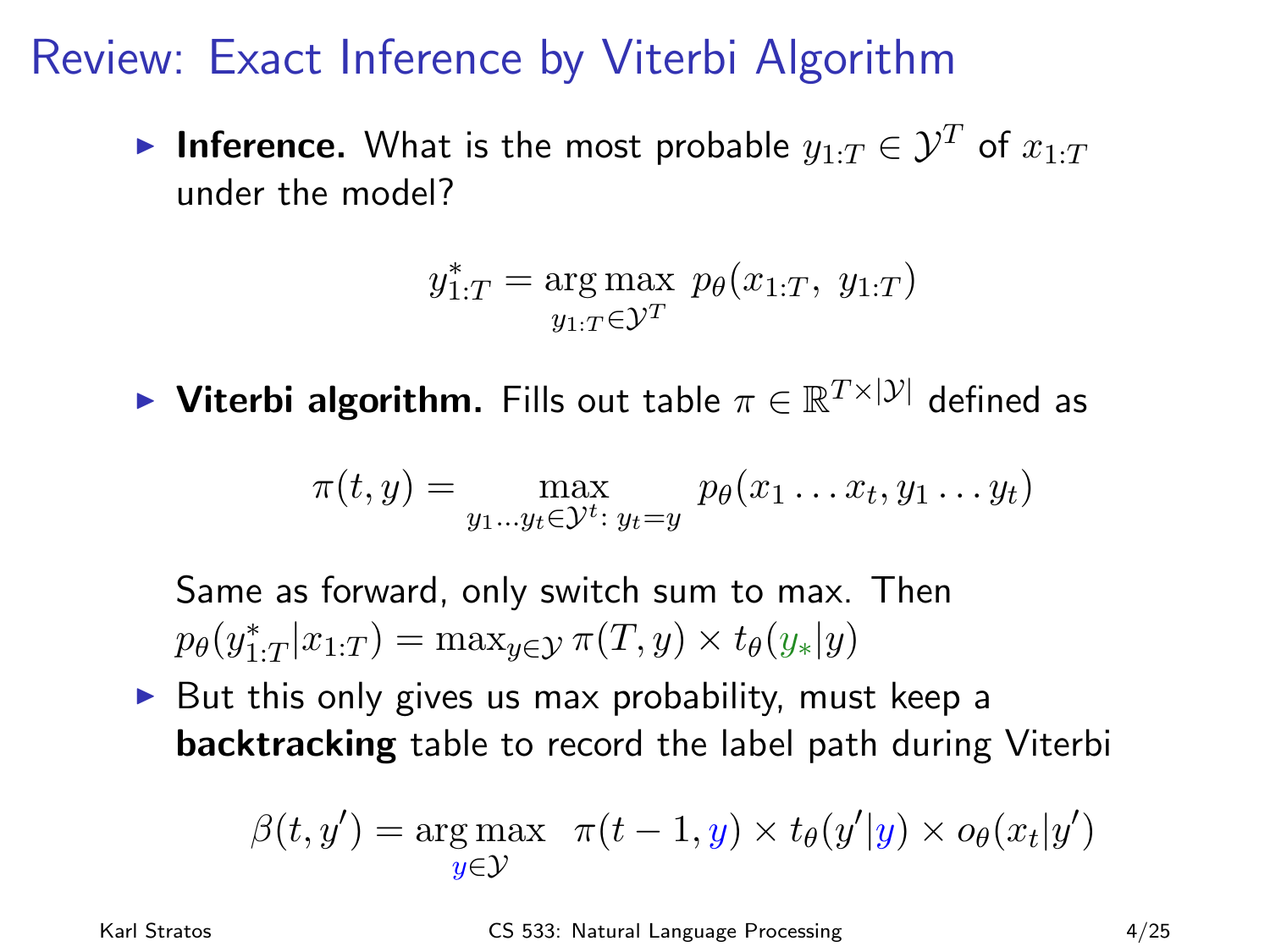#### Constrained Inference

- $\triangleright$  Easy to modify Viterbi to only consider certain paths, e.g.,
	- ► NER. If  $y_t = B$ -PER, then we must have  $y_{t+1} \in \{I$ -PER, 0 $\}$ .
	- ► POS. For efficiency, only allow  $y_{t+1} \in \mathcal{Y}(y_t)$  where  $\mathcal{Y}(y_t)$  is the set of tags following  $y_t$  in training data

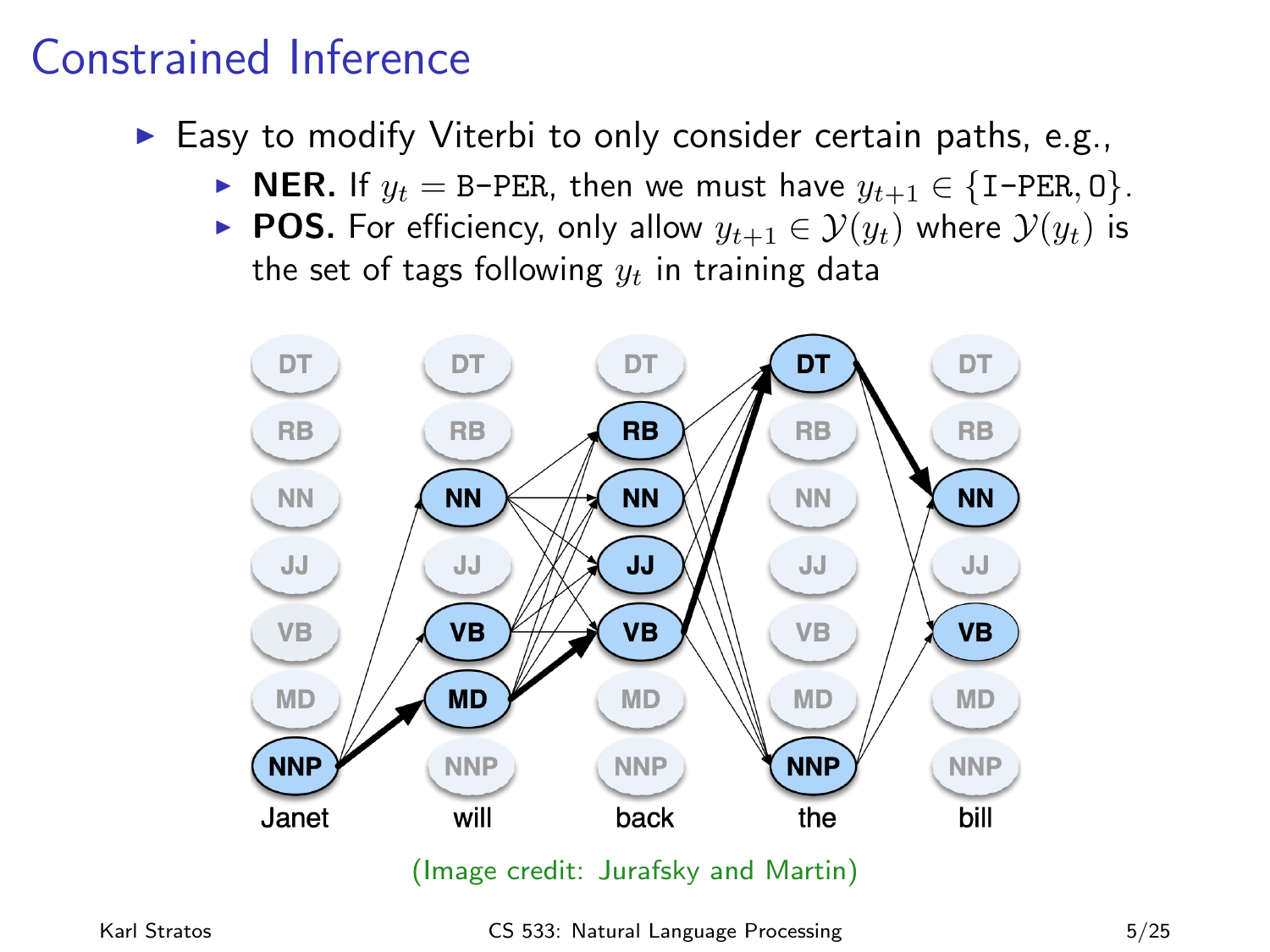## Directed Graphical Models (DGMs)

- $\blacktriangleright$  HMM is a special case of a **directed graphical model** (DGM), aka. Bayesian network (Bayes net)
- $\triangleright$  Directed acyclic graph (DAG) representing a joint distribution, (lack of) directed edges encode conditional independence assumptions
- ▶ An example DGM (example credit: David Blei)

$$
(X_1)(X_2)(X_3)
$$
  
\n
$$
(X_1)(X_2)(X_1) \Pr(X_2|X_1) \Pr(X_3|X_1)
$$
  
\n
$$
Pr(X_4|X_2) \Pr(X_5|X_3) \Pr(X_6|X_2, X_5)
$$

- Represents a joint distribution over  $X = (X_1 \dots X_6)$ 
	- ► Each  $X_i \in \mathcal{X}_i$  has its own possible values
	- $\triangleright$  What independence assumptions are we making here?
- $\triangleright$  Again, two central calculations
	- $\blacktriangleright$  Marginalization: e.g.,  $\Pr(X_2 = c) = \sum_{x:x_2=c} \Pr(X = x)$
	- ► Inference:  $x^* = \arg \max_x \Pr(X = x)$

Karl Stratos CS 533: Natural Language Processing 6/25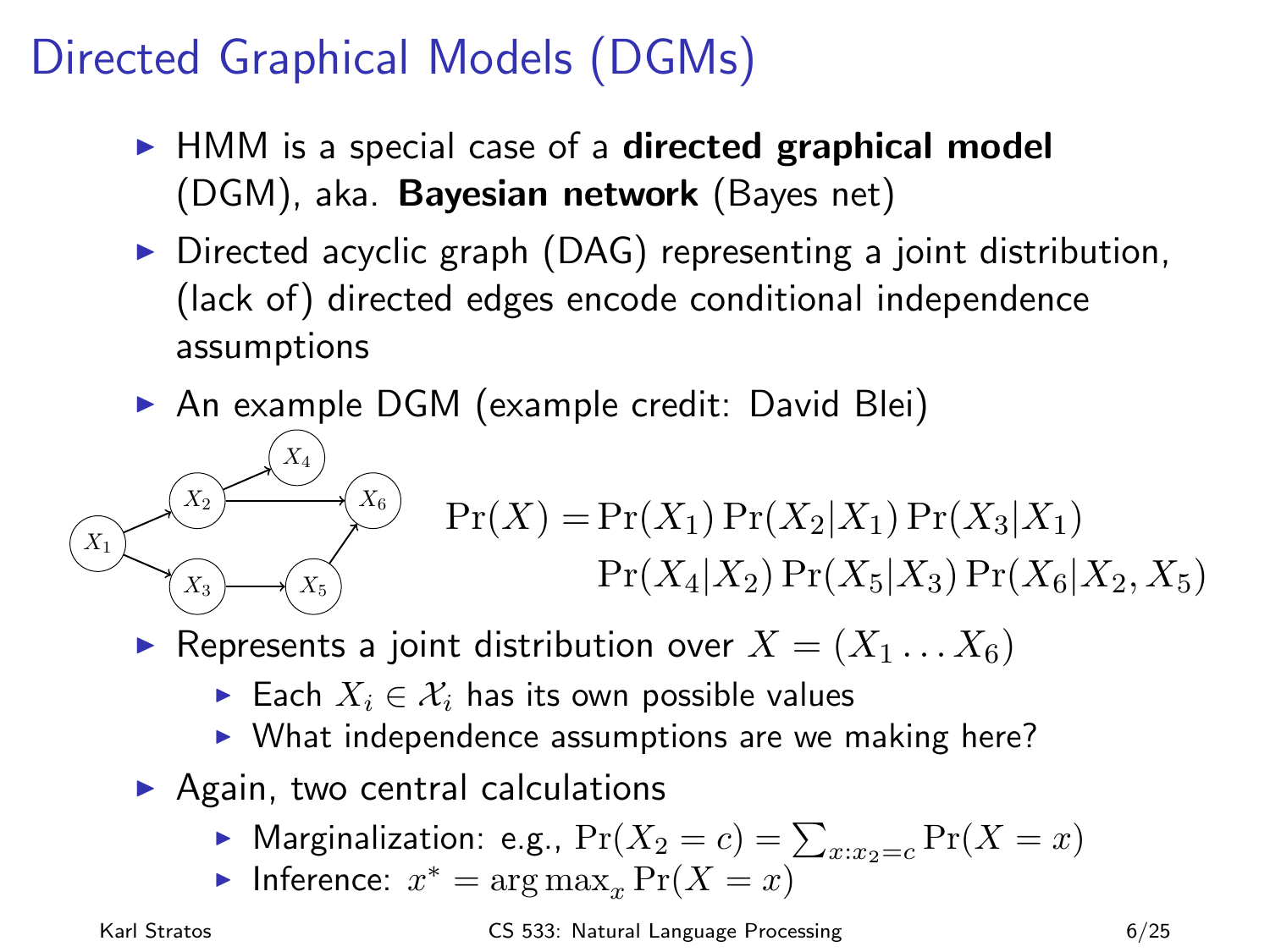## Examples of DGM

 $n$ -gram language models with Markov order 1



Karl Stratos **CS 533: Natural Language Processing** 7/25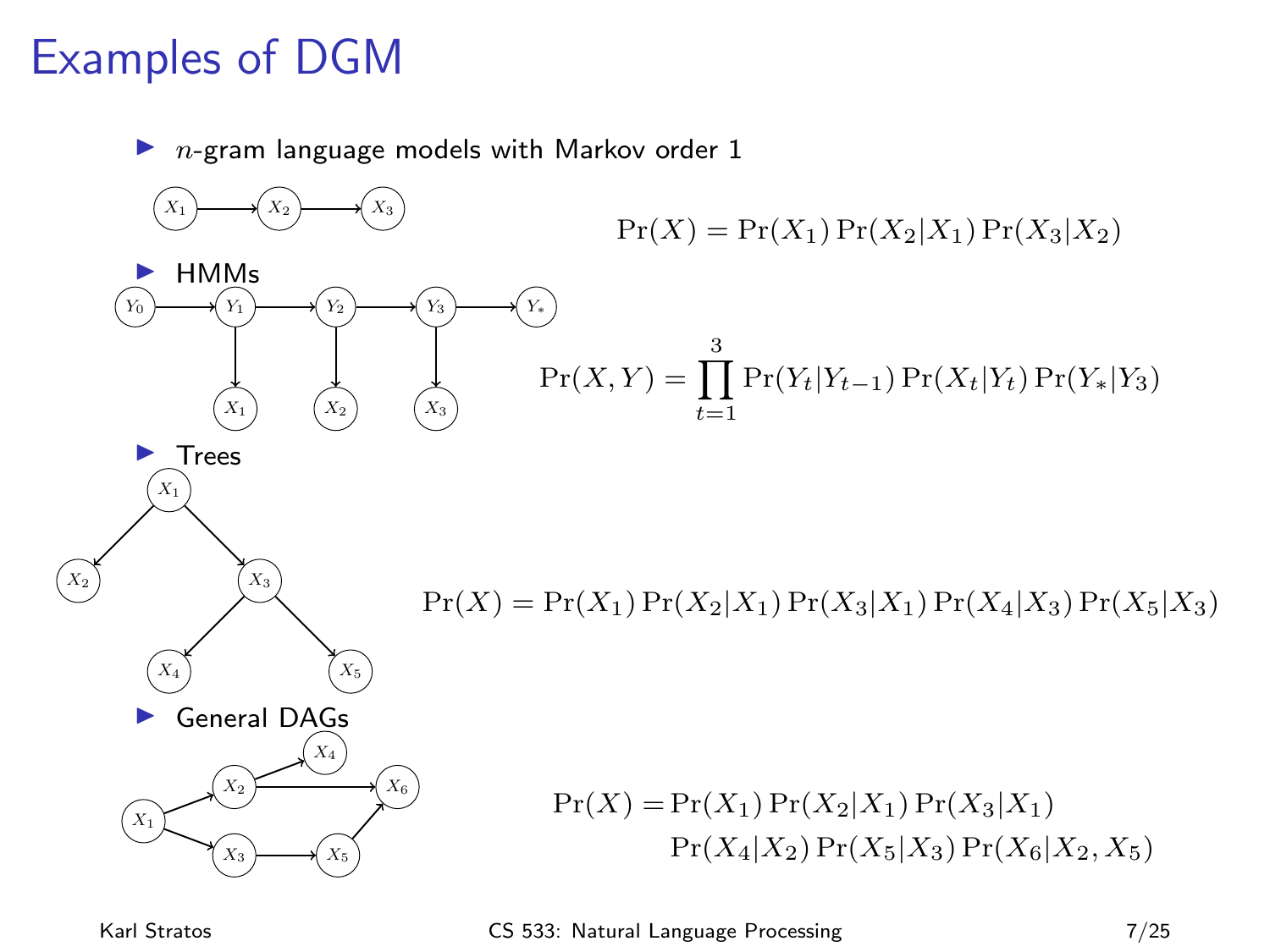#### Observed vs Unobserved Variables in DGM

 $\blacktriangleright$  Typically some part of a DGM is observed



 $X_2 = x_2, X_3 = x_3$  $X_1 = x_1, X_2 = x_2, X_3 = x_3$ 

- $\triangleright$  We want to calculate various probabilities in the presence of observed variables, such as
	- Eleft: Probability of the observed event  $Pr(X_2 = x_2, X_3 = x_3)$
	- $\triangleright$  Right: Highest probability of label sequence  $\max_{y_1,y_2,y_3} \Pr(X_1 = x_1, X_2 = x_2, X_3 = x_3, Y_1 = y_1, Y_2 = y_2$  $y_2, Y_3 = y_3$ . This is what Viterbi computes.
- $\triangleright$  Conditional independence assumptions in DGMs make efficient marginalization/inference feasible
	- ► Recall: X, Z independent  $(X \perp Z)$  conditioned on Z iff

$$
\Pr(X = x | Y = y, Z = z) = \Pr(X = x | Y = y)
$$

for all values of 
$$
x, y, z
$$
 (equiviv.  $p(x, y|z) = p(x|z)p(y|z)$ )  
Karl Stratos  
Karl Stratos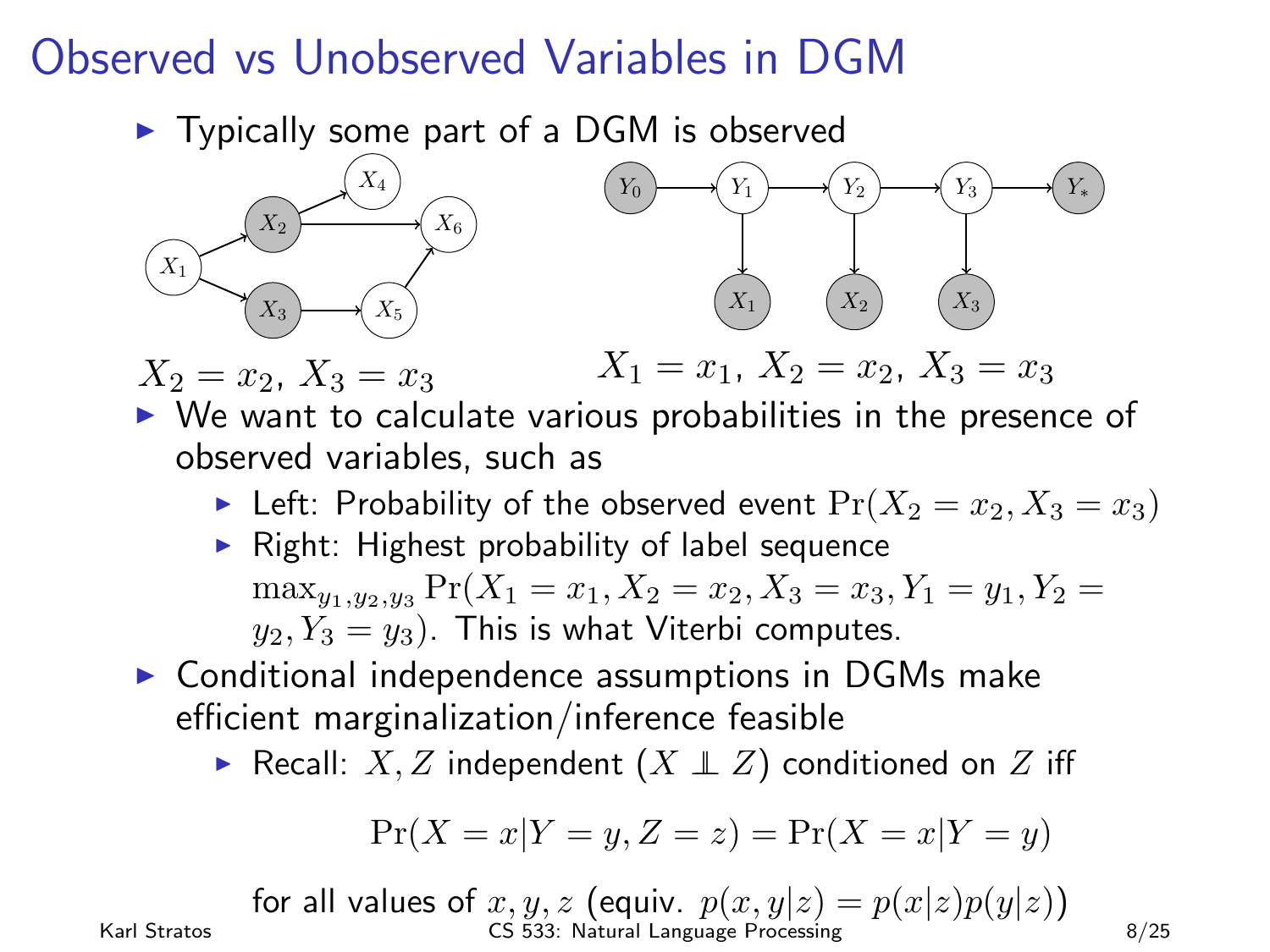## Rules of Conditional Independence in DGMs

 $\blacktriangleright$  The future is independent of the past given the present (Markov assumption)





Children are independent of each other given their parent





Causes are independent, but become dependent if effect is observed



Exercise: Verify independence claims mathematically, and think of examples for non-independence claims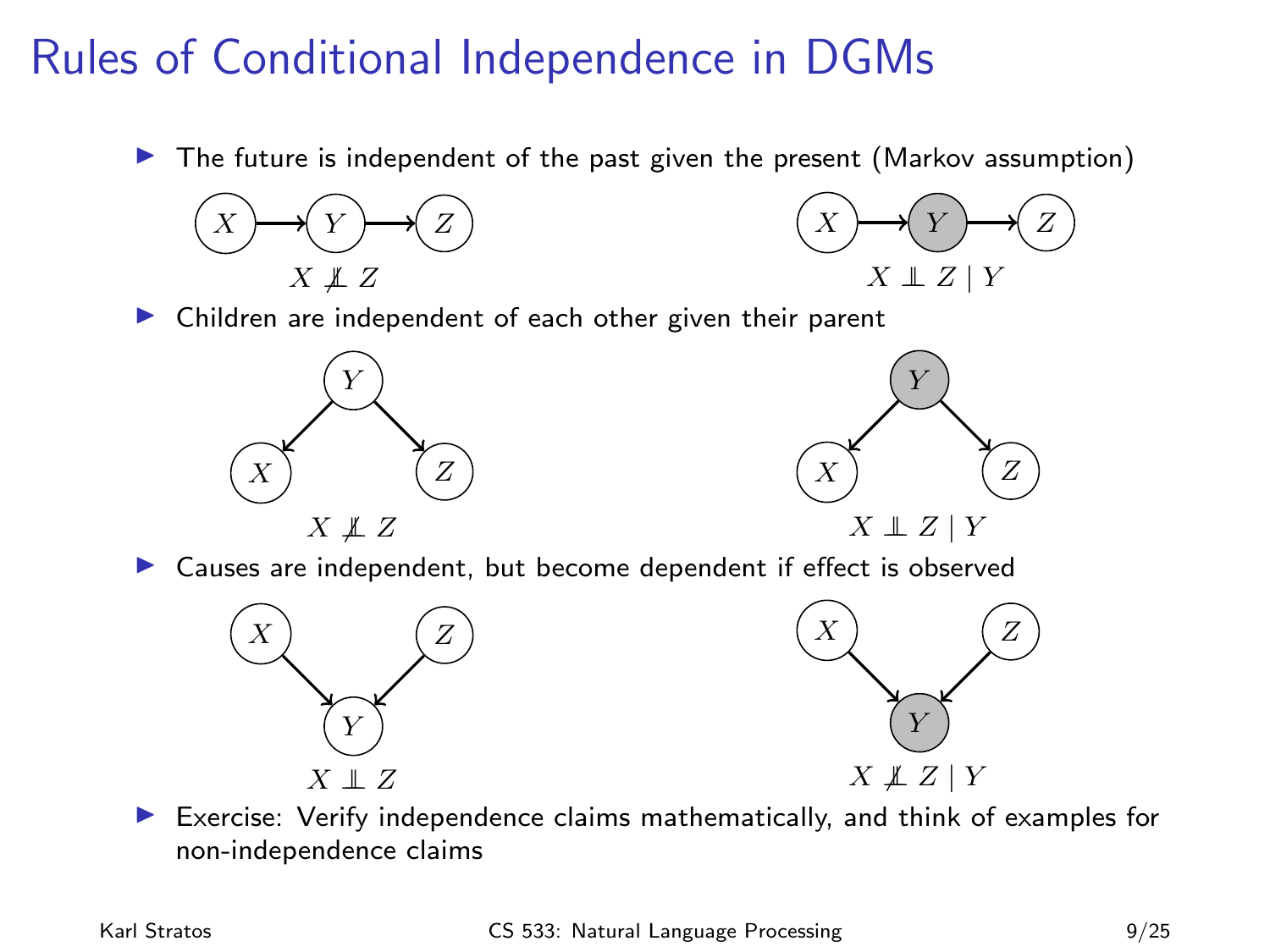# Marginal Decoding

Back to HMM: Given  $x_1 \cdot_T$  predict for each position  $t = 1 \dots T$ 



- $\triangleright$  This is known as **marginal decoding**. This is in general *not* the same as Viterbi decoding
	- $\triangleright$  Better for per-position performance metric like POS tagging accuracy (can yield 1-2% improvement)
	- $\triangleright$  Worse for structure modeling like F1 in NER (why?)
- **Central calculation:** How to compute  $\mu(t, y)$  for all  $t = 1...T$ and  $y \in \mathcal{Y}$ ?

Answer: Application of forward and **backward** probabilities Karl Stratos CS 533: Natural Language Processing CS 533: Natural Language Processing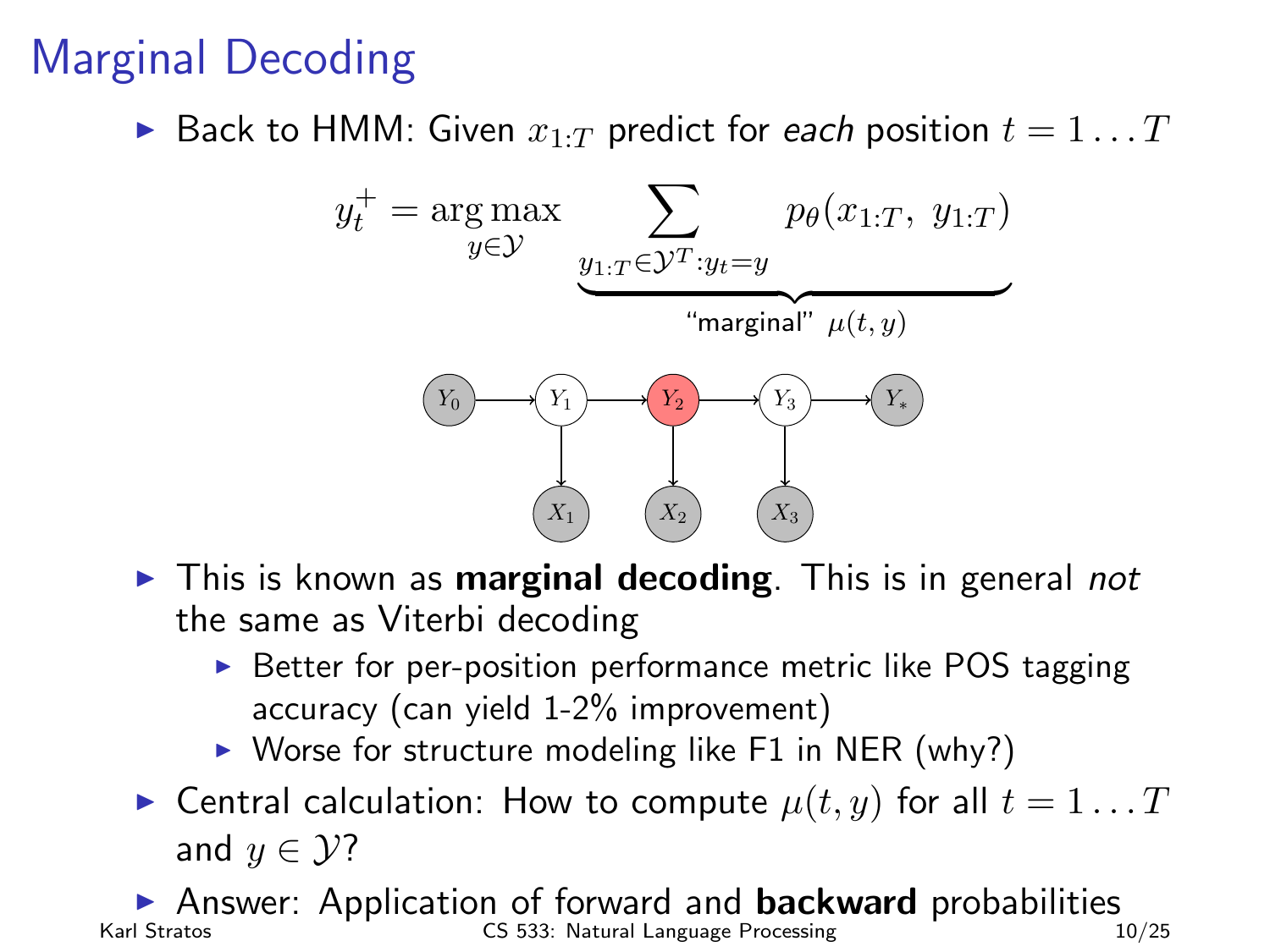#### Decomposition of Marginal Under HMMs



Future independent of past given  $y_t$  by Markov assumption

$$
p_{\theta}(x_{1:T}, y_{1:T}) \stackrel{*}{=} p_{\theta}(x_{\leq t}, y_{\leq t}) \times p_{\theta}(x_{>t}, y_{>t}|y_t)
$$

Therefore marginal given by

$$
\mu(t,y) = \sum_{y_1: T: y_t = y} p_{\theta}(x_{\leq t}, y_{\leq t}) \times p_{\theta}(x_{>t}, y_{>t}|y_t)
$$

$$
= \underbrace{\left(\sum_{y_1: t: y_t = y} p_{\theta}(x_{\leq t}, y_{\leq t})\right)}_{\text{Forward prob!}} \underbrace{\left(\sum_{y_{>t}} p_{\theta}(x_{>t}, y_{>t}|y_t = y)\right)}_{\text{How to compute this?}}
$$

Karl Stratos **CS 533:** Natural Language Processing 11/25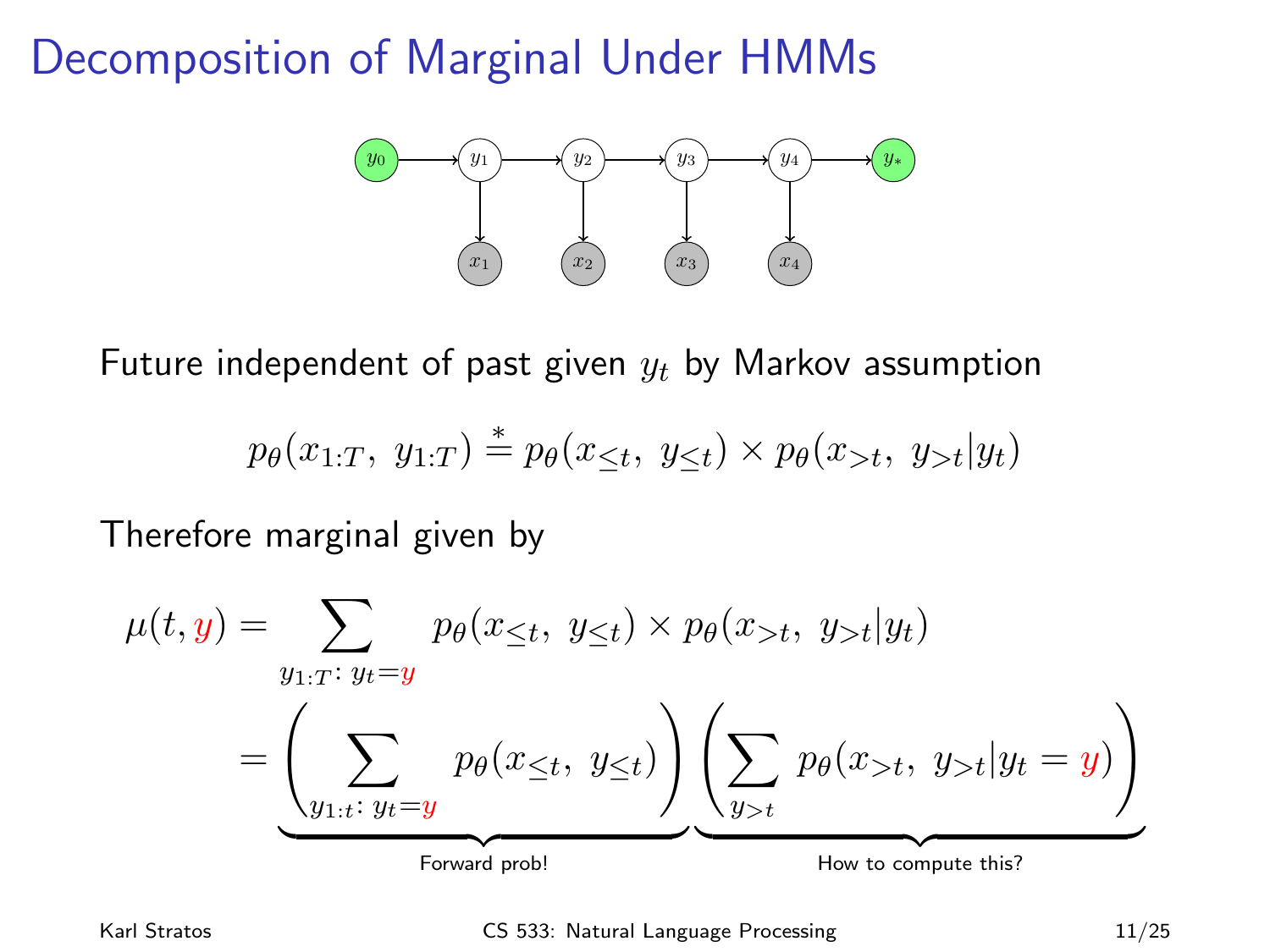#### Backward Algorithm

 $\triangleright$  DP similar to forward, but instead fills out right-to-left

$$
\overleftarrow{\pi}(t,y) = \sum_{y_{t+1} \dots y_T \in \mathcal{Y}^{T-t}} p_{\theta}(x_{t+1} \dots x_T, y_{t+1} \dots y_T \mid y_t = y)
$$

▶ Base case: 
$$
\pi(T, y) = t_{\theta}(y_*|y)
$$

 $\triangleright$  Main body: For  $t = T - 1...1$ , for  $y \in \mathcal{Y}$ ,

$$
\begin{aligned}\n\overleftarrow{\pi}(t,y) &= \sum_{y>t} p_{\theta}(x_{>t}, y_{>t} \mid y_t = y) \\
& \stackrel{*}{=} \sum_{y>t+1} \sum_{y'} p_{\theta}(x_{>t+1}, y_{>t+1} \mid y_{t+1} = y') \times t_{\theta}(y|y') \times o_{\theta}(x_t|y') \\
&= \sum_{y'} \underleftarrow{\pi(t+1,y')}_{\text{already computed}} \times t_{\theta}(y|y') \times o_{\theta}(x_t|y')\n\end{aligned}
$$

 $\blacktriangleright$  Runtime same as forward:  $O(T \, |\mathcal{Y}|^2)$ 

Karl Stratos CS 533: Natural Language Processing 12/25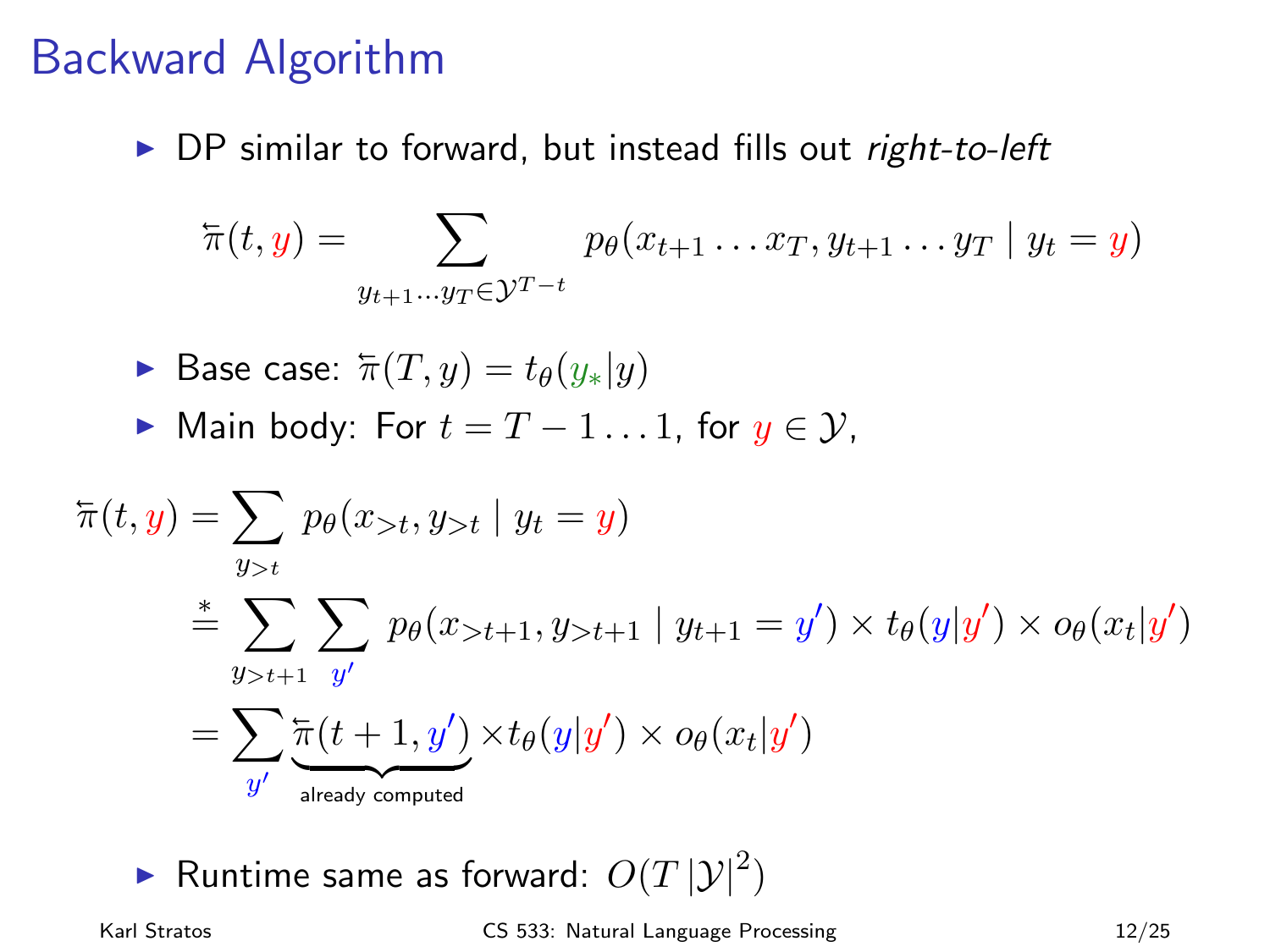#### Summary of Marginal Decoding

Assuming HMM parameters defining transition  $t_{\theta}(y'|y)$  and emission  $o_{\theta}(x|y)$  probabilities, given sentence  $x_{1:T} \in \mathcal{V}^T$ ,

1. Run forward algorithm to compute for all  $t, y$ 

$$
\pi(t,y) = \sum_{y_1 \dots y_t \in \mathcal{Y}^t : y_t = y} p_{\theta}(x_1 \dots x_t, y_1 \dots y_t)
$$

2. Run backward algorithm to compute for all  $t, y$ 

$$
\overline{\pi}(t,y) = \sum_{y_{t+1} \dots y_T \in \mathcal{Y}^{T-t}} p_{\theta}(x_{t+1} \dots x_T, y_{t+1} \dots y_T | y_t = y)
$$

3. For all  $t, y$  calculate the marginal probability by

$$
\mu(t,y) = \pi(t,y) \times \overline{\pi}(t,y)
$$

4. For each position  $t = 1 \dots T$ , predict as the label of  $x_t$ 

$$
y_t^+ = \underset{y \in \mathcal{Y}}{\arg \max} \ \mu(t, y)
$$

Karl Stratos CS 533: Natural Language Processing 13/25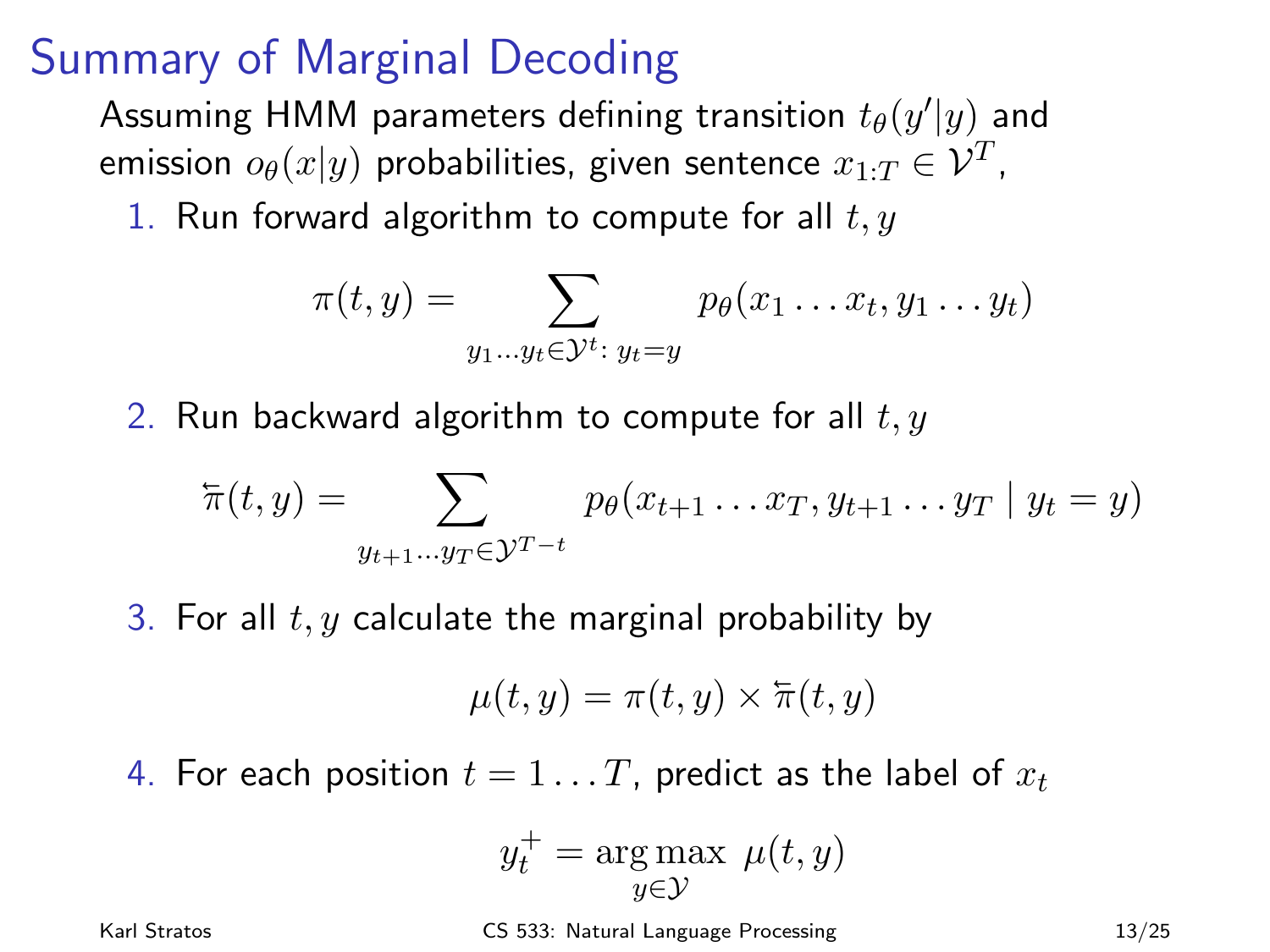#### Backpropagation as Backward Algorithm

 $\triangleright$  Recall: In computation graph DAG with output scalar variable  $x^\omega$ , backpropagation computes  $z^i := \nabla_{x^i} x^\omega$  by

<span id="page-13-1"></span><span id="page-13-0"></span>
$$
z^{i} = \sum_{j \in \mathsf{ch}(i)} z^{j} \times \nabla_{x^{i}} x^{j} \tag{1}
$$

- I Uses the fact that i affects  $\omega$  only through its children nodes
- $\triangleright$  Equivalent/alternative view: [\(1\)](#page-13-0) is "backward algorithm" for

$$
z^{i} = \sum_{(i_1...i_n) \in P(i,\omega)} \nabla_{x^{i_n-1}} x^{i_n} \times \cdots \times \nabla_{x^{i_1}} x^{i_2} \qquad (2)
$$

where  $P(i, \omega)$  is an exponentially large set of all possible paths from i to  $\omega$ , applies chain rule on each entire path.

 $\triangleright$  Why: Just rewrite [\(2\)](#page-13-1) using DAG structure

$$
\sum_{j \in \mathsf{ch}(i)} \left( \sum_{(i_2 \ldots i_n) \in P(j, \omega)} \nabla_{x^{i_n-1}} x^{i_n} \times \cdots \times \nabla_{x^{i_2}} x^{i_3} \right) \times \nabla_{x^i} x^j
$$
\n
$$
\xrightarrow[\text{Karl Stratos}]{}
$$
\n
$$
\xrightarrow[\text{C5 533: Natural Language Processing}]{}
$$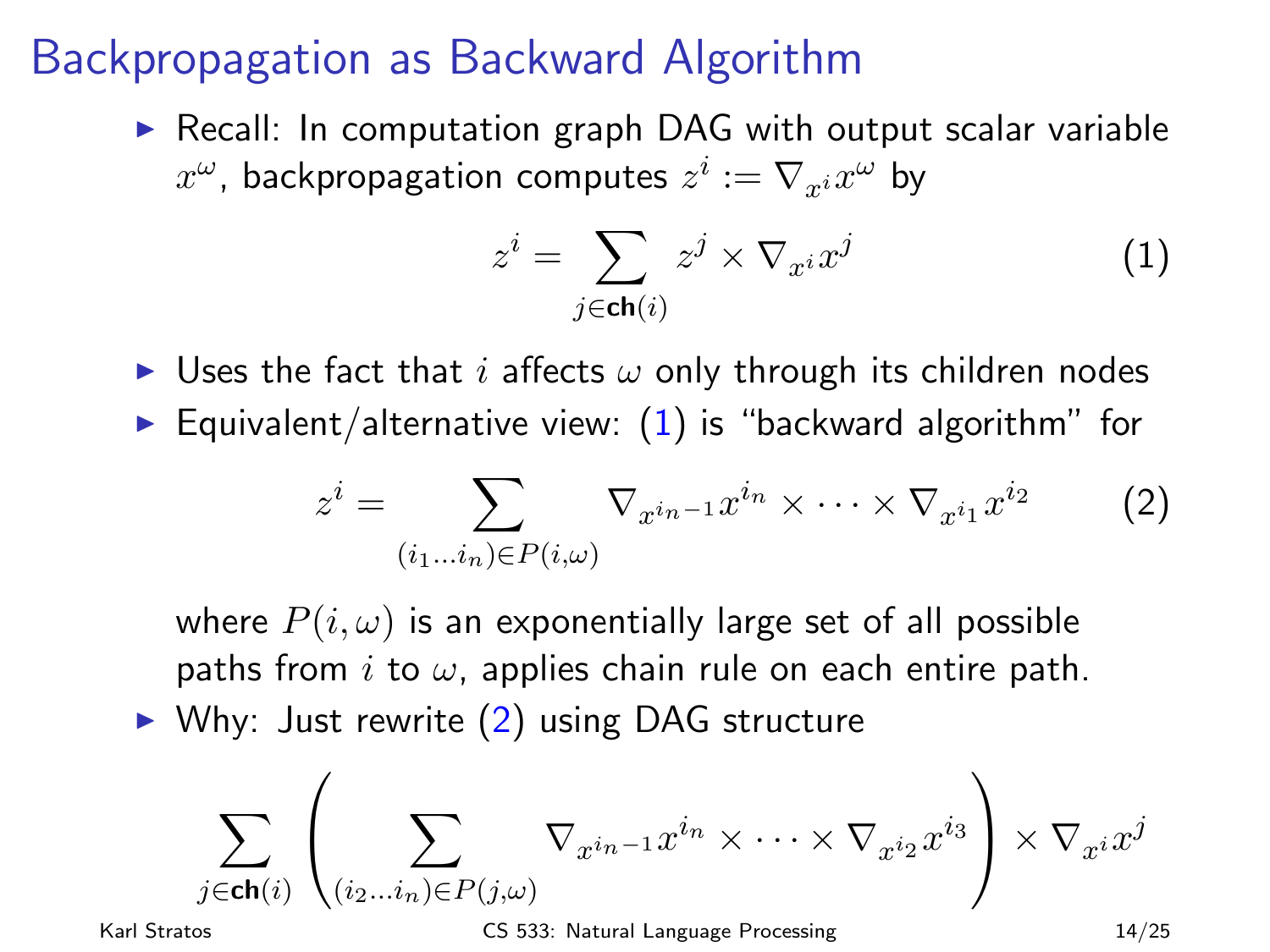## Discriminative Tagger

- $\blacktriangleright$  Model defines a conditional distribution  $p_{\theta}(y_1 \ldots y_T | x_1 \ldots x_T)$ over label sequences, given a sentence
	- Cannot generate  $x_1 \ldots x_T$ , only predict label sequences
	- $\triangleright$  But if we only care about tagging, discriminative is sufficient
	- $\triangleright$  Discriminative possibly more effective than generative (esp with small labeled data), no need to learn input distribution
- $\blacktriangleright$  Model:  $\mathsf{score}_\theta : \mathcal{V}^T \times \mathcal{Y}^T \to \mathbb{R}$  assigning score to any sentence paired with a tag sequence
	- **Figure Training:** Minimize cross-entropy loss  $H(\mathbf{pop}, p_\theta)$  where

$$
p_{\theta}(y_{1:T} | x_{1:T}) = \frac{\exp(\text{score}_{\theta}(x_{1:T}, y_{1:T}))}{\sum_{y'_{1:T} \in \mathcal{Y}^T} \exp(\text{score}_{\theta}(x_{1:T}, y'_{1:T}))}
$$

**Inference:** Given  $x_{1:T}$  return  $\arg \max_{y_1 \cdot \tau \in \mathcal{Y}^T}$  score $\theta(x_{1:T})$ 

- $\blacktriangleright$  This is just a classifier, except that the label space is  $\mathcal{Y}^T$ 
	- $\blacktriangleright$  How to handle "giant softmax", find argmax label sequence?
	- $\triangleright$  Same approach: Make computation tractable by introducing structural assumptions, but now non-probabilistically

Karl Stratos **CS 533:** Natural Language Processing 15/25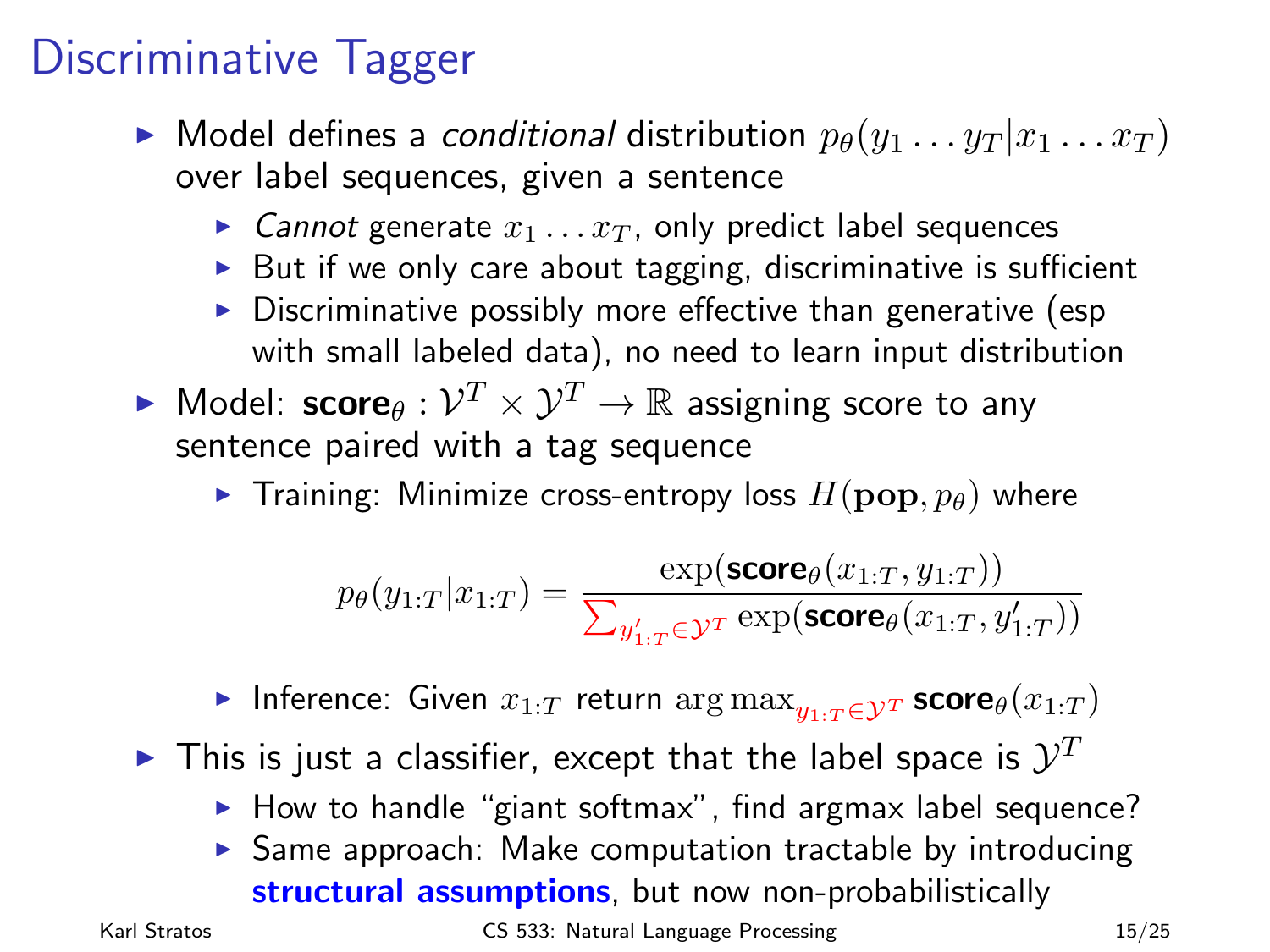#### Markov Assumption in a Discriminative Tagger

 $\triangleright$  We define the score function to factorize as

$$
\text{score}_{\theta}(x_{1:T}, y_{1:T}) = \sum_{t=1}^T \; \text{score}_{\theta}(x_{1:T}, y_{t-1}, y_t, t)
$$

This model is called (first-order) conditional random field (CRF). Will discuss why later

- ► Only scores a label pair  $y, y' \in \mathcal{Y}$  at each step t
	- $\triangleright$  But can still access the entire sentence (not just left/current input)! This is a major advantage of a discriminative model.
- $\blacktriangleright$  Implications: Model distribution now

$$
p_{\theta}(y_{1:T}|x_{1:T}) = \frac{1}{Z_{\theta}(x_{1:T})}\prod_{t=1}^T\underbrace{\exp(\text{score}_{\theta}(x_{1:T},y_{t-1},y_t,t))}_{t\text{-th nonnegative \text{ "potential function"}}}
$$

$$
Z_{\theta}(x_{1:T}) := \sum_{y'_{1:T} \in \mathcal{Y}^T} \exp(\text{score}_{\theta}(x_{1:T}, y'_{1:T})) \text{ "partition} \\ \text{function".}\ \ \text{Infer}\ \arg\max_{y_{1:T} \in \mathcal{Y}^T} \sum_{t=1}^T \text{score}_{\theta}(x_{1:T}, y_{t-1}, y_t, t) \\ \text{cs} \text{ s33: Natural Language Processing} \\ \text{no} \text{ f37: } \text{J67: } \text{J67: } \text{J68: } \text{J68: } \text{J68: } \text{J68: } \text{J68: } \text{J68: } \text{J68: } \text{J68: } \text{J68: } \text{J68: } \text{J68: } \text{J68: } \text{J68: } \text{J68: } \text{J68: } \text{J68: } \text{J68: } \text{J68: } \text{J68: } \text{J68: } \text{J68: } \text{J68: } \text{J68: } \text{J68: } \text{J68: } \text{J68: } \text{J68: } \text{J68: } \text{J68: } \text{J68: } \text{J68: } \text{J68: } \text{J68: } \text{J68: } \text{J68: } \text{J68: } \text{J68: } \text{J68: } \text{J68: } \text{J68: } \text{J68: } \text{J68: } \text{J68: } \text{J68: } \text{J68: } \text{J68: } \text{J68: } \text{J68: } \text{J68: } \text{J68: } \text{J68: } \text{J68: } \text{J68: } \text{J68: } \text{J68: } \text{J68: } \text{J68: } \text{J68: } \text{J68: } \text{J68: } \text{J68: } \text{J68: } \text{J68: } \text{J68: } \text{J68: } \text{J68: } \text{J68: } \text{J68: } \text{J68: } \text{J68: } \text{J68: } \text{J68: } \text{J68: } \text
$$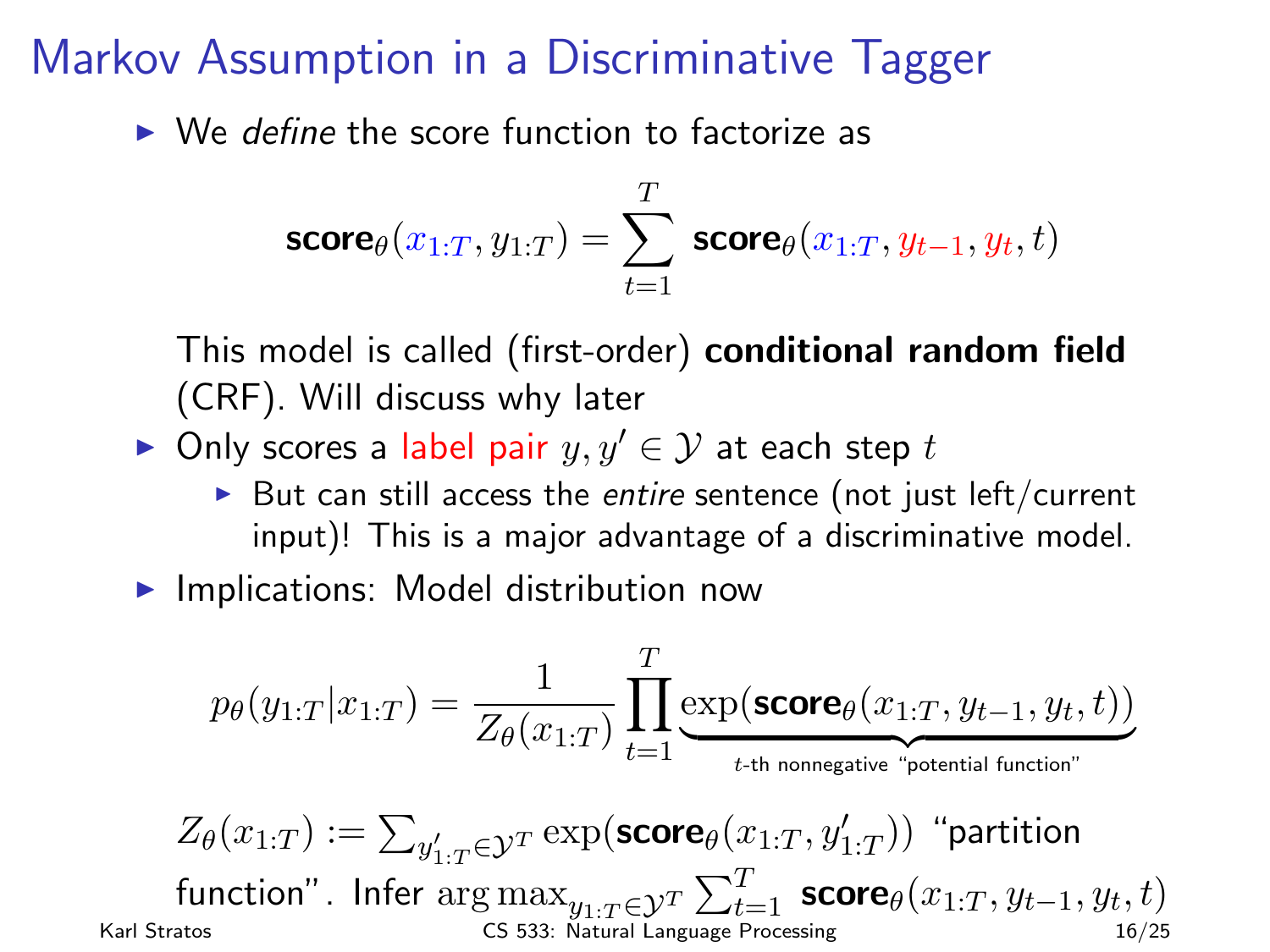#### CRF Loss

 $\triangleright$  To optimize cross-entropy loss, given labeled sequence  $x_1$ .  $y_1$ .  $y_2$  only need to compute

$$
-\log p_{\theta}(y_{1:T}|x_{1:T}) = \underbrace{\log Z_{\theta}(x_{1:T})}_{\log \text{ partition function}} - \sum_{t=1}^{T} \text{score}_{\theta}(x_{1:T}, y_{t-1}, y_t, t)
$$

- $\triangleright$  Central calculation: how to compute the log partition function? Again DP possible by Markov assumption
- **Forward algorithm**: Fill DP table for all  $t, y'$

$$
\pi(t,y') = \log\left(\sum_{y'_{1:t}\in\mathcal{Y}^t:\;y'_t=y'}\exp(\text{score}_\theta(x_{1:T},y'_{1:t}))\right)
$$

where  $\mathsf{score}_{\theta}(x_{1:T}, y'_{1:t}) = \sum_{l=1}^t \; \mathsf{score}_{\theta}(x_{1:T}, y'_{l-1}, y'_{l}, l).$ Then  $\log Z_{\theta}(x_{1:T}) = \log(\sum_{y' \in \mathcal{Y}} \pi(T, y')).$ 

Karl Stratos **CS 533:** Natural Language Processing 17/25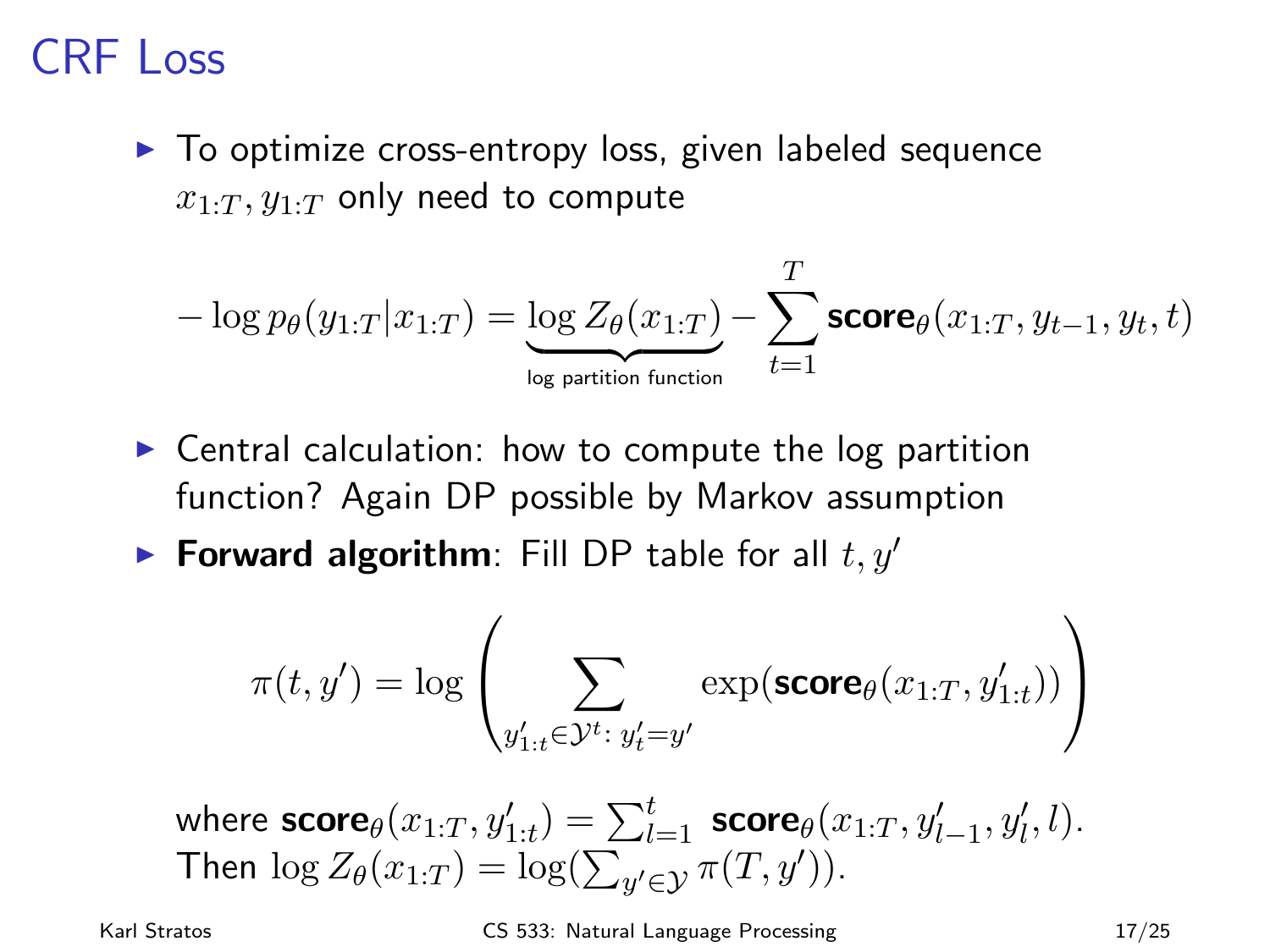#### Forward Algorithm for Computing Log Partition

$$
\quad \blacktriangleright \text{ Base case: } \pi(1,y) = \text{score}_{\theta}(x_{1:T},y_0,y,1) \text{ for all } y \in \mathcal{Y}
$$

► Main body: For  $t = 2...T$ , for all  $y' \in \mathcal{Y}$ ,

$$
\pi(t, y') = \log \bigg( \sum_{y'_{1:t} \in \mathcal{Y}^{t}} \exp(\mathbf{score}_{\theta}(x_{1:T}, y'_{1:t})) \bigg)
$$
  
\n
$$
\stackrel{*}{=} \log \bigg( \sum_{y \in \mathcal{Y}} \left( \sum_{y'_{1:t-1} \in \mathcal{Y}^{t-1}: y'_{t-1} = y} \exp(\mathbf{score}_{\theta}(x_{1:T}, y'_{1:t-1})) \right)
$$
  
\n
$$
\times \exp(\mathbf{score}_{\theta}(x_{1:T}, y, y', t)) \bigg)
$$
  
\n
$$
= \log \bigg( \sum_{y \in \mathcal{Y}} \exp(\pi(t-1, y) + \mathbf{score}_{\theta}(x_{1:T}, y, y', t)) \bigg)
$$

 $\blacktriangleright$  Runtime:  $O(T\,|\mathcal{Y}|^2)$ , quadratic dependence on label set size

Karl Stratos CS 533: Natural Language Processing 18/25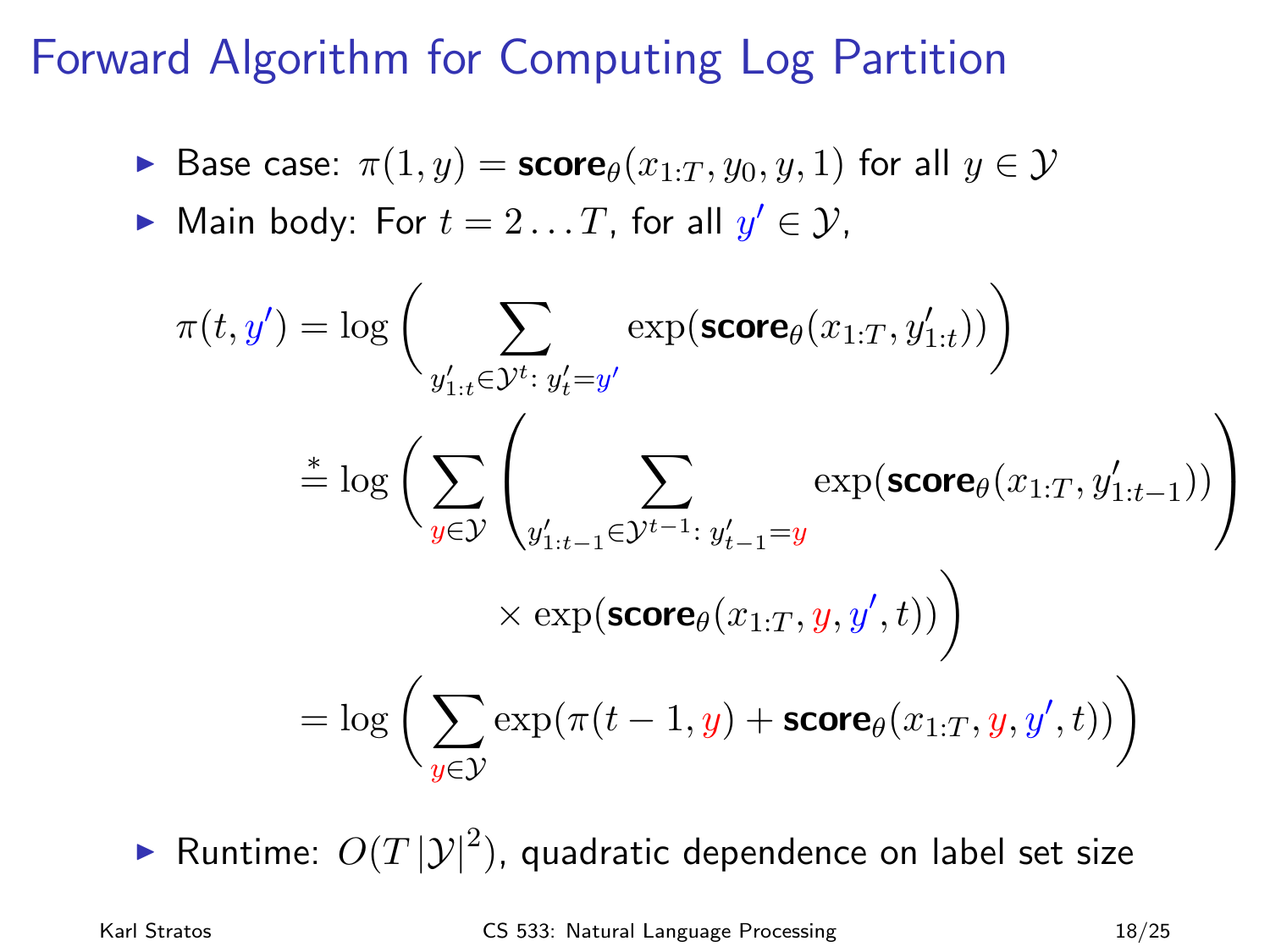#### Viterbi Algorithm for CRFs

- ► Goal: Find argmax of  $\sum_{t=1}^{T}$  score $_{\theta}(x_{1:T}, y_{t-1}, y_t, t)$
- ► DP table  $\pi(t, y) = \max_{y_{1:t} \in \mathcal{Y}^t: y_t = y}$  score $\theta(x_{1:T}, y_{1:t})$
- Same base case:  $\pi(1, y) = \mathsf{score}_{\theta}(x_{1:T}, y_0, y, 1)$  for all  $y \in \mathcal{Y}$
- ► Main body: For  $t = 2 \ldots T$ , for all  $y' \in \mathcal{Y}$ ,

$$
\pi(t,y') = \max_{y \in \mathcal{Y}} \ \pi(t-1,y) + \mathsf{score}_\theta(x_{1:T},y,y',t)
$$

 $\triangleright$  Recover the actual argmax label sequence by backtracking:

$$
\beta(t,y') = \underset{y \in \mathcal{Y}}{\arg\max} \ \pi(t-1,y) + \text{score}_{\theta}(x_{1:T},y,y',t)
$$

$$
y_T^* = \arg \max_y \pi(T, y), y_{T-1}^* = \beta(T, y_T^*), \dots, y_1^* = \beta(2, y_2^*)
$$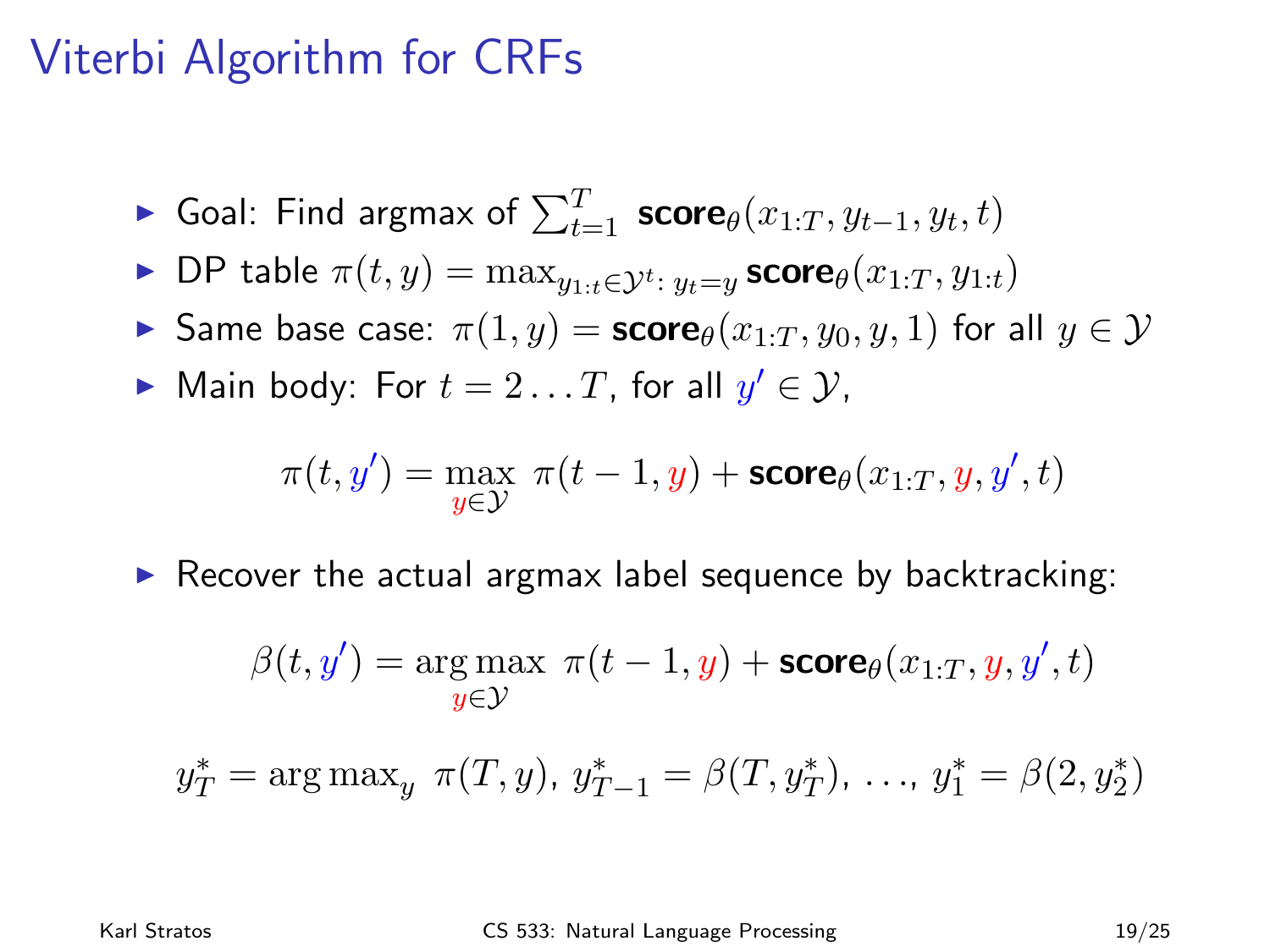#### Neural Parameterization of CRF

- **F** Recall: We just need to define  $\mathbf{score}_{\theta}(x_{1:T}, y, y', t)$ , from which we derive  $score_{\theta}(x_{1:T}, y_{1:T})$ .
- $\blacktriangleright$  Typical parameterization (omitting biases)

$$
\mathbf{score}_{\theta}(x_{1:T}, y, y', t) = [\underbrace{\mathbf{enc}_{\theta}(x_{1:T})}_{T \times d} \underbrace{W}_{d \times |\mathcal{Y}|}]_{t, y'} + [\underbrace{T}_{|\mathcal{Y}| \times |\mathcal{Y}|}]_{y, y'}
$$

- **enc** $\theta(x_1:T)$ : Any encoding of  $x_1:T$ , e.g., BiLSTM (Lample et al., 2016)
- Extra learnable parameters in the "CRF layer":  $W$  for computes per-position label logits,  $T$  for label transition scores
- $\blacktriangleright$  Flexible, e.g., could define transition scores to be  $v_y^\top A v_{y'}$ where  $v_y \in \mathbb{R}^{d'}$  is a learnable embedding of label  $y$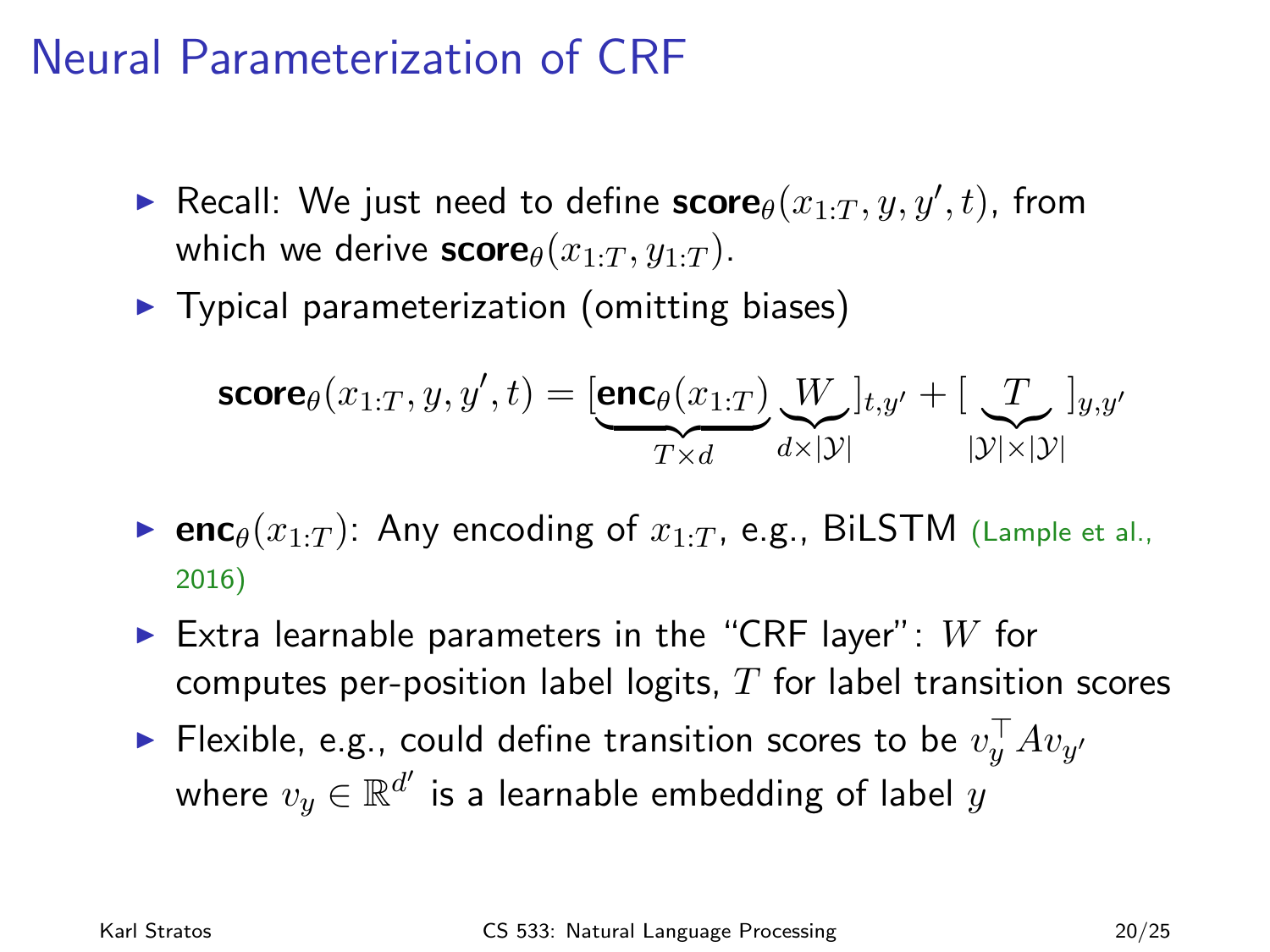# Undirected Graphical Models (UGMs/MRFs)

- $\triangleright$  CRF is a special case of a undirected graphical model (UGM), aka. Markov random field (MRF)
- $\triangleright$  Defines a joint distribution over variables that factorizes over  $maximal$  cliques C equipped with nonnegative **potential** functions  $\psi_C$ 
	- $\triangleright$  Clique: A subset of nodes in MRF fully connected
	- $\triangleright$  Maximal clique: A clique that loses full connectivity if any node is added



► More concisely, can write  $\Pr(X) \propto \prod_{C} \psi_C(X_C)$ , and use factor graph notation (square node fully connects neighbors)



 $Pr(X_{1:6}) \propto \psi_{1:3}(X_{1:3})\psi_{3:6}(X_{3:6})$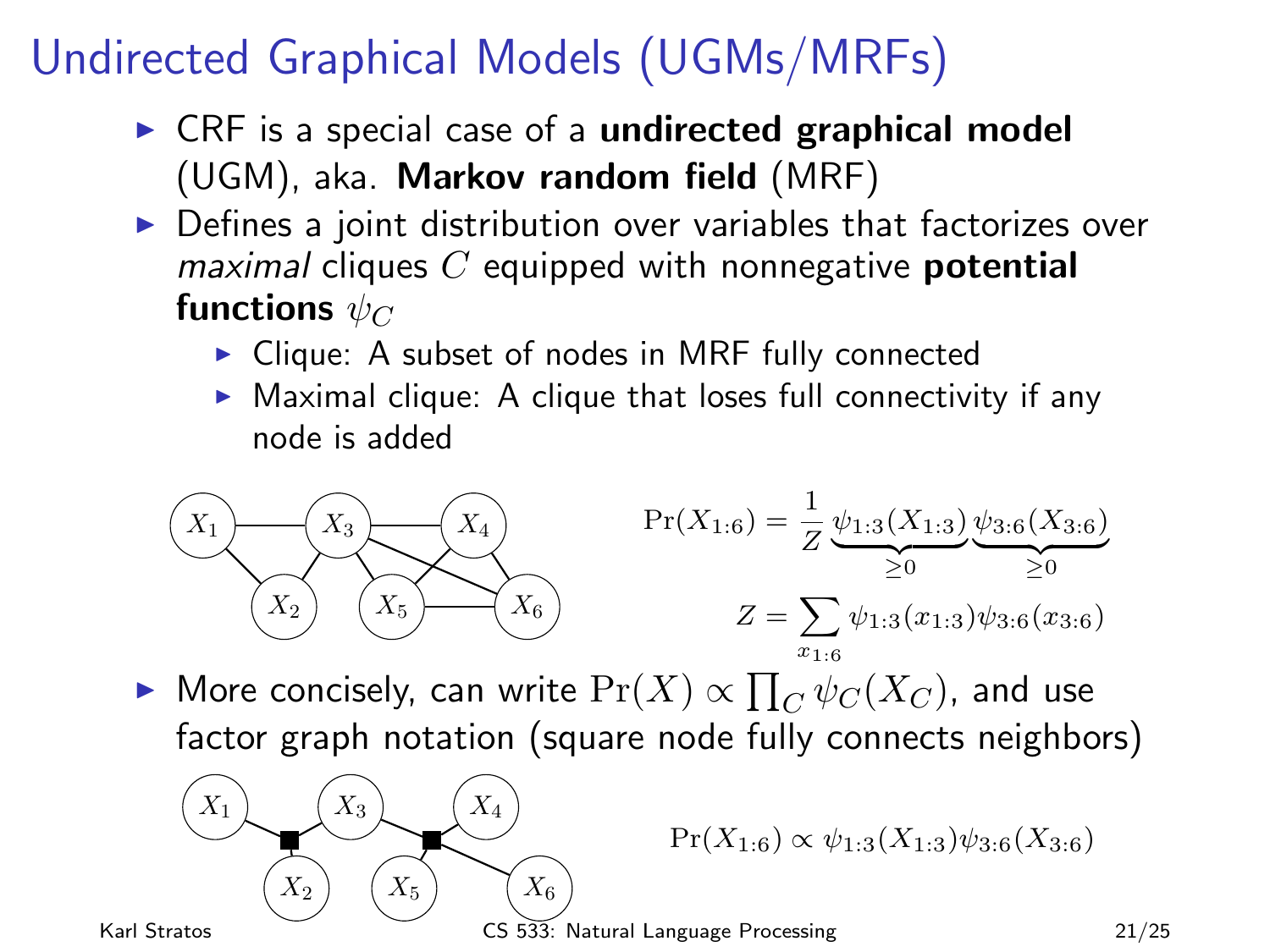## Marginalization and Inference in MRFs

 $\triangleright$  Again, we typically observe part of a MRF. Then we work with a conditional joint distribution:

$$
(X_1)
$$
\n
$$
(X_2)
$$
\n
$$
(X_3)
$$
\n
$$
(X_4)
$$
\n
$$
Pr(X_{1:2}, X_{4:6}|X_3 = c) = \frac{1}{Z(X_3 = c)}\psi_{1:3}(X_1X_2c)\psi_{3:6}(X_{3:6})
$$
\n
$$
Z(X_3 = c) = \sum_{x_{1:6}:x_{3}=c}\psi_{1:3}(x_{1:3})\psi_{3:6}(x_{3:6})
$$

 $\triangleright$  MRF again poses general structured prediction problems, like

- $\blacktriangleright$  Marginalize:  $Pr(X_5 = c'|X_3 = c)$
- Infer:  $\arg \max_{x_{1:2}, x_{4:6}} \Pr(X_{1:2}=x_{1:2}, X_{4:6}=x_{4:6}|X_3=c)$
- $\triangleright$  Variable elimination (VE). General "recipe" to solve these problems exactly in  $O(n_{\text{infer}}m^{C_{\text{max}}})$  time (assuming no cycles) where
	- $\triangleright$   $n_{\text{infer}}$ : Number of variables in MRF that we're inferring
	- $\blacktriangleright$  m: Number of possible values that variables can take
	- $\triangleright$   $C_{\text{max}}$ : Size of the *largest* maximal clique
- $\blacktriangleright$  Too abstract to be directly useful (e.g., must specify elimination ordering), but provides a unified framework of structured prediction (e.g., forward, Viterbi are VE on chains)<br>Karl Stratos (S 533: Natural Language Processing<br>22/25

CS 533: Natural Language Processing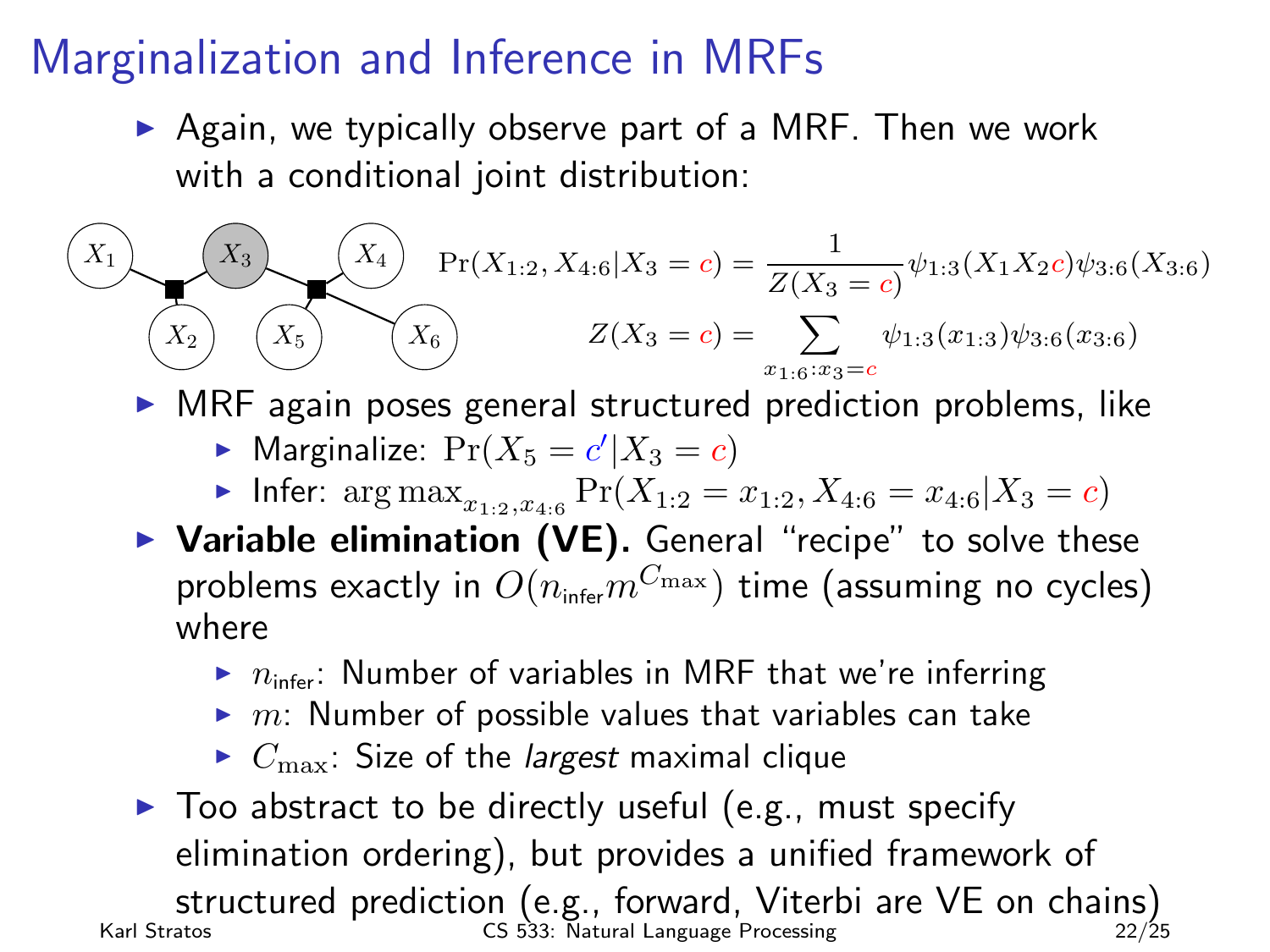## CRFs as Conditional MRFs (Hence the Name)

Given  $x_{1:3}$ , CRF considers the following MRF



It has a clique at each step t consisting of at most two unobserved variables, with potential function defined as

$$
\psi_t(x_{1:T}, y, y') = \exp(\mathsf{enc}_\theta(x_{1:T}, y, y', t)) \ge 0
$$

 $\triangleright$  Distribution defined by

$$
p_{\theta}(y_{1:3}|x_{1:3}) = \frac{\prod_{t=1}^{3} \psi_t(x_{1:3}, y_{t-1}, y_t)}{\sum_{y'_{1:3} \in \mathcal{Y}^3} \prod_{t=1}^{3} \psi_t(x_{1:3}, y'_{t-1}, y'_t)}
$$

Karl Stratos CS 533: Natural Language Processing 23/25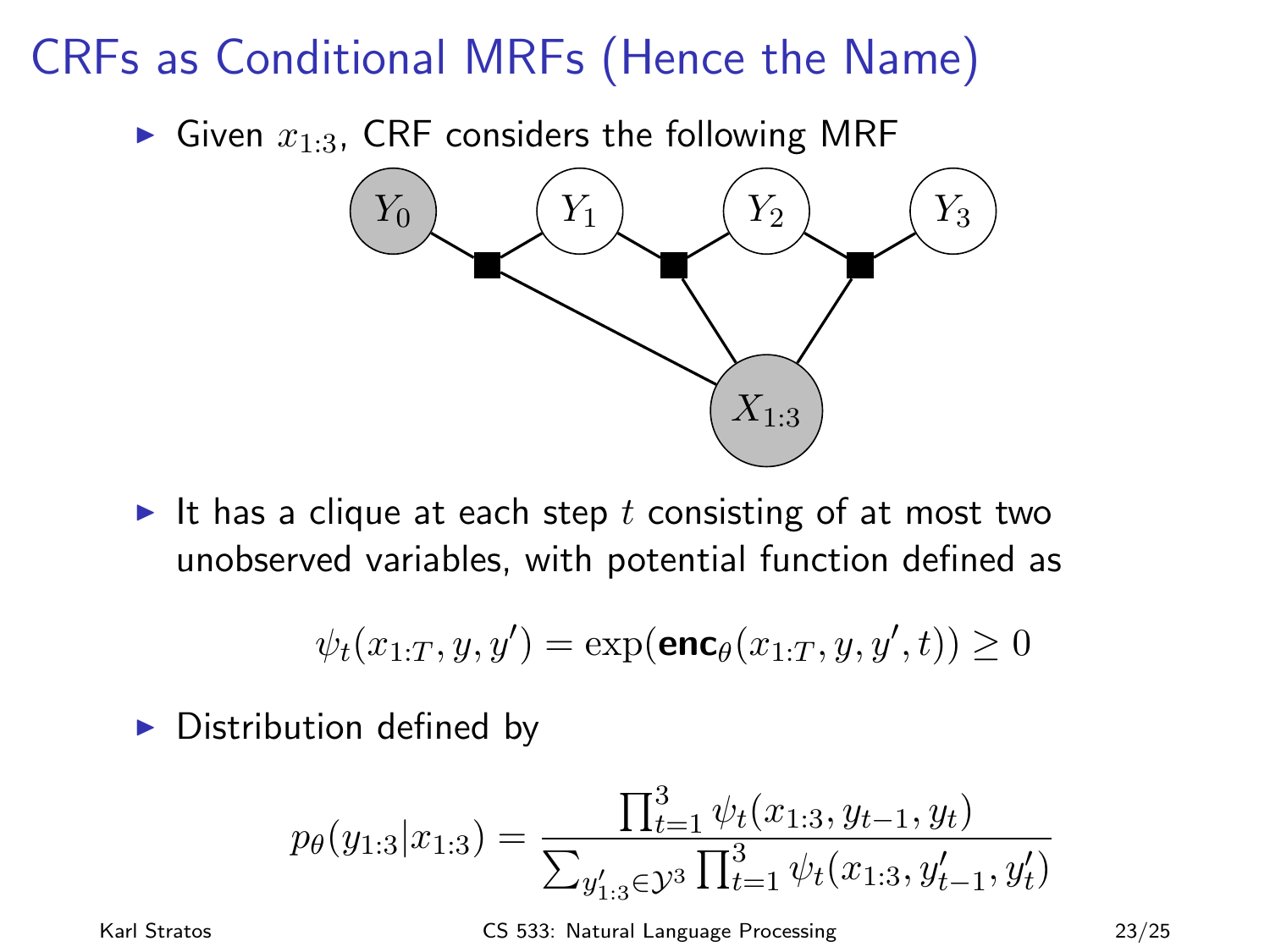# General Tagging with MRFs

 $\blacktriangleright$  No independence assumptions:  $O(T\left|Y\right|^T)$ 



$$
p_{\theta}(y_{1:3}|x_{1:3}) \propto \exp(\text{score}_{\theta}(x_{1:3}, y_{1:3}))
$$

$$
C_{\max} = 3
$$

Greedy tagging (i.e., softmax per position):  $O(T|Y|)$  $Y_1$ )  $(Y_2)$   $(Y_3)$  $X_{1}$  $p_{\theta}(y_{1:3}|x_{1:3}) \propto \prod \exp(\mathsf{score}_{\theta}(x_{1:3},y_t,t))$ 3  $_{t=1}$  $C_{\text{max}} = 1$ 

First-order CRF:  $O(T|Y|^2)$  $Y_0$   $(Y_1)$   $(Y_2)$   $(Y_3)$  $X_{1:3}$  $p_{\theta}(y_{1:3}|x_{1:3}) \propto \prod \exp(\mathsf{score}_{\theta}(x_{1:3},y_{t-1},y_t,t))$ 3  $t=1$  $C_{\text{max}} = 2$ 

Karl Stratos CS 533: Natural Language Processing 24/25